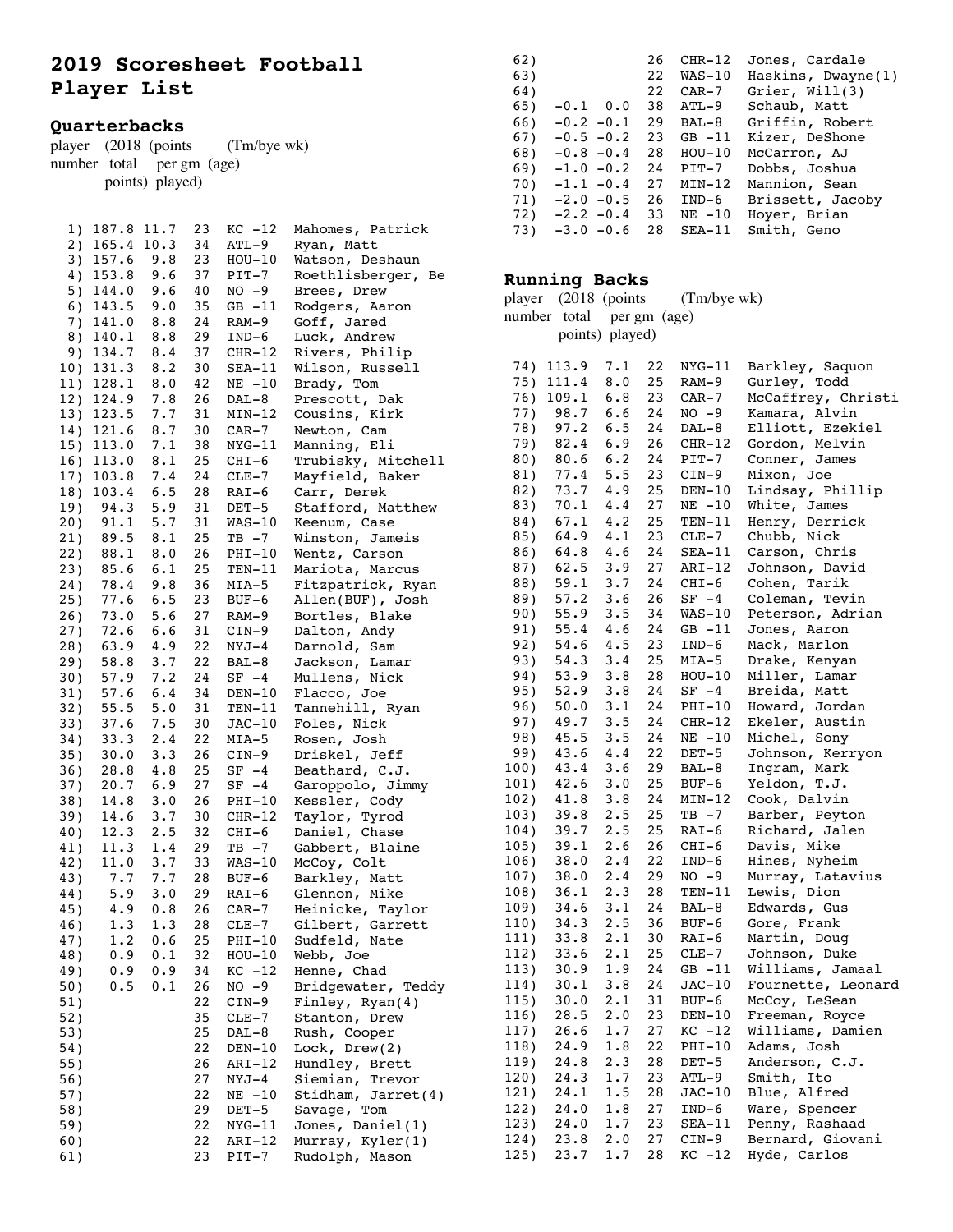| 126) | 23.1        | 1.6 | 23 | $PIT-7$    | Samuels, Jaylen      |
|------|-------------|-----|----|------------|----------------------|
| 127) | 22.8        | 1.4 | 27 | $DEN-10$   | Booker, Devontae     |
| 128) | 21.8        | 2.2 | 28 | $WAS-10$   | Thompson, Chris      |
| 129) | 20.7        | 1.6 | 26 | NYJ-4      | Montgomery, Ty       |
| 130) | 19.0        | 3.2 | 25 | $BAL-8$    | Dixon, Kenneth       |
| 131) | 18.6        | 1.3 | 28 | $NO -9$    | Allen, Javorius      |
| 132) | 18.5        | 2.3 | 27 | $DET-5$    | Zenner, Zach         |
| 133) | 17.3        | 1.3 | 24 | $CHR-12$   | Jackson, Justin      |
| 134) | 17.0        | 2.4 | 30 | $NYJ-4$    | Powell, Bilal        |
| 135) | 15.2        | 0.9 | 23 | $ART-12$   | Edmonds, Chase       |
| 136) | 12.2        | 1.0 | 26 | $RAM-9$    | Brown, Malcolm       |
| 137) | 11.4        | 0.9 | 23 | $MIA-5$    | Ballage, Kalen       |
| 138) | 10.6        | 1.3 | 29 | $NE$ $-10$ | Burkhead, Rex        |
| 139) | 9.9         | 0.7 | 24 | $NYG-11$   | Gallman, Wayne       |
| 140) | 6.7         | 0.5 | 25 | $NO -9$    | Washington, Dwayne   |
| 141) | 4.6         | 0.5 | 29 | $CAR-7$    | Artis-Payne, Camer   |
| 142) | $4 \cdot 1$ | 2.0 | 27 | ATL-9      | Freeman, Devonta     |
| 143) | $3 \cdot 4$ | 0.4 | 22 | TB -7      | Jones, Ronald        |
| 144) | 1.2         | 1.2 | 23 | $HOU-10$   | Foreman, D'Onta      |
| 145) | 0.1         | 0.0 | 26 | $SEA-11$   | McKissic, J.D.       |
| 146) |             |     | 22 | $ATL-9$    | Ollison, Qadree(5)   |
| 147) |             |     | 22 | BUF-6      | Singletary, $Dev(3)$ |
| 148) |             |     | 22 | $CHI-6$    | Montgomery, Dav(3)   |
| 149) |             |     | 22 | $DAL-8$    | Pollard, Tony $(4)$  |
| 150) |             |     | 23 | $RAI-6$    | Warren, Chris        |
| 151) |             |     | 22 | $RAI-6$    | Jacobs, Josh(1)      |
| 152) |             |     | 22 | RAM-9      | Henderson, Darr(3)   |
| 153) |             |     | 22 | $MIN-12$   | Mattison, Alexa(3)   |
| 154) |             |     | 22 | $NE -10$   | Harris, Damien(3)    |
| 155) |             |     | 22 | $PHI-10$   | Sanders, Miles(2)    |
| 156) |             |     | 27 | $NYJ-4$    | Bell, Le'Veon        |
| 157) |             |     | 22 | $PIT-7$    | Snell, Benny $(4)$   |
| 158) |             |     | 27 | $SF -4$    | McKinnon, Jerick     |
| 159) |             |     | 23 | $WAS-10$   | Guice, Derrius       |
| 160) |             |     | 22 | $WAS-10$   | Love, $Bryce(4)$     |
| 161) |             |     | 22 | $CAR-7$    | Scarlett, Jorda(5)   |
| 162) |             |     | 30 | $TB - 7$   | Ellington, Andre     |
|      |             |     |    |            |                      |

## **Wide Receivers**

|  | <b>Wide Receivers</b>     |                                  |  |
|--|---------------------------|----------------------------------|--|
|  |                           | player (2018 (points (Tm/bye wk) |  |
|  | number total per gm (age) |                                  |  |
|  | points) played)           |                                  |  |

| 163) | 95.2       | 6.0            | 30 | ATL-9    | Jones, Julio       |
|------|------------|----------------|----|----------|--------------------|
| 164) | 93.0       | 5.8            | 27 | $HOU-10$ | Hopkins, DeAndre   |
| 165) | 90.8       | 6.1            | 26 | $GB -11$ | Adams, Davante     |
| 166) | 87.4       | 5.8            | 31 | RAI-6    | Brown, Antonio     |
| 167) | 87.2       | 5.5            | 26 | $NO -9$  | Thomas, Michael    |
| 168) | $86.6$ 5.4 |                | 29 | MIN-12   | Thielen, Adam      |
| 169) | 85.7       | 5.4            | 22 | $PIT-7$  | Smith-Schuster, Ju |
| 170) | 84.7       | 5.3            | 26 | TB -7    | Evans, Mike        |
| 171) | 81.9       | 5.1            | 27 | RAM-9    | Woods, Robert      |
| 172) | 75.8       | 4.7            | 27 | CHR-12   | Allen, Keenan      |
|      | 173) 74.2  | 4.6            | 25 | RAM-9    | Cooks, Brandin     |
| 174) | 73.3       | 4.9            | 25 | MIN-12   | Diggs, Stefon      |
| 175) | 72.0       | 5.1            | 29 | IND-6    | Hilton, T.Y.       |
| 176) | $70.2$ 5.9 |                | 26 | CLE-7    | Beckham, Odell     |
| 177) | 65.7       | $4 \cdot 1$    | 26 | $CLE-7$  | Landry, Jarvis     |
| 178) | 63.1       | 3.9            | 26 | $SEA-11$ | Lockett, Tyler     |
| 179) | 63.0       | 4.5            | 24 | CIN-9    | Boyd, Tyler        |
| 180) | 62.6       | $5.2 \quad 33$ |    | $NE -10$ | Edelman, Julian    |
| 181) | 61.9       | $4 \cdot 1$    | 25 | DET-5    | Golladay, Kenny    |
| 182) | 60.3       | $4 \cdot 0$    | 25 | DAL-8    | Cooper, Amari      |
| 183) | 59.9       | 5.0            | 32 | $DEN-10$ | Sanders, Emmanuel  |
| 184) | 55.6       | 3.5            | 24 | TEN-11   | Davis, Corey       |
| 185) | 55.1       | 3.4            | 24 | ATL-9    | Ridley, Calvin     |
| 186) | 54.1       | $3 \cdot 4$    | 26 | NYG-11   | Shepard, Sterling  |
| 187) | 53.3       | 3.3            | 26 | TEN-11   | Humphries, Adam    |
| 188) | 52.7       | $4 \cdot 1$    | 29 | PHI-10   | Jeffery, Alshon    |
| 189) | 52.6       | 3.5            | 31 | NYG-11   | Tate, Golden       |
|      |            |                |    |          |                    |

| 190)            | 52.4             | 3.3             | 29       | ATL-9                    | Sanu, Mohamed                    |
|-----------------|------------------|-----------------|----------|--------------------------|----------------------------------|
| 191)            | 51.6             | 3.2             | 22       | $CAR-7$                  | Moore, D.J.                      |
| 192)            | 51.6             | 3.2             | 36       | $ART-12$                 | Fitzgerald, Larry                |
| 193)            | 51.2             | 3.2             | 23       | $TB - 7$                 | Godwin, Chris                    |
| 194)            | $50.7 \quad 3.2$ |                 | 25       | $JAC-10$                 | Westbrook, Dede                  |
| 195)            | 48.6             | 3.0             | 26       | PHI-10                   | Agholor, Nelson                  |
| 196)            | 48.0             | 3.0             | 24       | $CHR-12$                 | Williams, Mike                   |
| 197)            | 46.0             | 3.8             | 32       | $PHI-10$                 | Jackson, DeSean                  |
| 198)            | 45.1             | 3.0             | 34       | $RAI-6$                  | Nelson, Jordy                    |
| 199)            | 44.3             | 2.8             | 28       | CHI-6                    | Gabriel, Taylor                  |
| 200)            | 44.1             | 3.4<br>2.8      | 26<br>24 | CHI-6                    | Robinson, Allen                  |
| 201)<br>202)    | 44.1<br>42.6     | 2.7             | 30       | BUF-6<br>BUF-6           | Jones, Zay<br>Beasley, Cole      |
| 203)            | 42.2             | 3.0             | 26       | NYJ-4                    | Anderson, Robby                  |
| 204)            | 41.8             | 2.6             | 29       | BUF-6                    | Brown, John                      |
| 205)            | 41.5             | 4.6             | 31       | $CIN-9$                  | Green, A.J.                      |
| 206)            | 40.7             | 3.1             | 23       | CAR-7                    | Samuel, Curtis                   |
| 207)            | 40.3             | 2.5             | 23       | $DEN-10$                 | Sutton, Courtland                |
| 208)            | 40.2             | 2.5             | 26       | BAL-8                    | Snead, Willie                    |
| 209)            | 40.1             | 2.5             | 27       | RAI-6                    | Williams, Tyrell                 |
| 210)            | 37.8             | $2 \cdot 4$     | 26       | $PIT-7$                  | Moncrief, Donte                  |
| 211)            | 37.8             | 4.7             | 26       | $RAM-9$                  | Kupp, Cooper                     |
| 212)            | 37.6             | 2.5             | 33       | DET-5                    | Amendola, Danny                  |
| 213)            | 37.2             | 3.1             | 22       | $ART-12$                 | Kirk, Christian                  |
| 214)            | 36.8             | 2.5             | 27       | $MIA-5$                  | Stills, Kenny                    |
| 215)            | 35.9             | $2 \cdot 2$     | 22       | $CLE-7$                  | Callaway, Antonio                |
| 216)            | 34.8             | 2.5             | 25       | $IND-6$                  | Funchess, Devin                  |
| 217)            | 34.7             | 3.5             | 26       | $KC -12$                 | Watkins, Sammy                   |
| 218)            | 34.6             | 2.2             | 24       | $GB -11$                 | Valdes-Scantling, M              |
| 219)            | 33.2             | 2.6             | 24       | $CLE-7$                  | Higgins, Rashard                 |
| 220)            | 32.3             | 3.6             | 29       | $DEF-5$                  | Jones, Marvin                    |
| 221)<br>222)    | 32.1<br>32.0     | 2.1<br>2.0      | 26<br>25 | WAS-10<br>$IND-6$        | Doctson, Josh<br>Rogers, Chester |
| 223)            | 31.9             | 2.0             | 24       | $SF -4$                  | Bourne, Kendrick                 |
| 224)            | 31.7             | 2.1             | 24       | CHI-6                    | Miller, Anthony                  |
| 225)            | 31.3             | 2.0             | 30       | $CAR-7$                  | Hogan, Chris                     |
| 226)            | 30.7             | 2.0             | 28       | BAL-8                    | Roberts, Seth                    |
| 227)            | 30.5             | 4.4             | 25       | $HOU-10$                 | Fuller, Will                     |
| 228)            | 30.0             | 2.3             | 25       | BUF-6                    | Foster, Robert                   |
| 229)            | 29.1             | 1.8             | 23       | DAL-8                    | Gallup,<br>Michael               |
| 230)            | 28.8             | 2.4             | 23       | $SF -4$                  | Pettis, Dante                    |
| 231)            | 28.6             | 1.8             | 29       | $CAR-7$                  | Wright,<br>Jarius                |
| 232)<br>233)    | 28.5             | 1.9             | 28       | $CHI-6$                  | Patterson, Cordarr               |
| 234)            | 28.2<br>27.8     | $4.0$ 27        |          | 1.8 24 SEA-11<br>$MIA-5$ | Moore, David<br>Wilson, Albert   |
| 235)            | 27.7             | 1.8             | 23       | NO -9                    | Smith, Tre'Quan                  |
| 236)            | 27.1             | 1.7             | 24       | RAM-9                    | Reynolds, Josh                   |
| 237)            | 25.5             | 2.0             | 24       | $TEN-11$                 | Taylor, Taywan                   |
| 238)            | 25.2             | 1.6             | 26       | $JAC-10$                 | Cole, Keelan                     |
| 239)            | 24.9             | 2.3             | 27       | NYJ-4                    | Enunwa, Quincy                   |
| 240)            | 24.8             | 2.8             | 26       | NYJ-4                    | Crowder, Jamison                 |
| 241)            | 24.4             | 2.2             | 28       | $SF -4$                  | Goodwin, Marquise                |
| 242)            | 23.4             | 2.6             | 29       | $DAL-8$                  | Cobb, Randall                    |
| 243)            | 23.2             | 1.7             | 29       | DET-5                    | Kearse, Jermaine                 |
| 244)            | 22.4             | $1\centerdot 4$ | 26       | NE -10                   | Dorsett, Phillip                 |
| 245)            | 21.8             | 1.4             | 26       | $JAC-10$                 | Conley, Chris                    |
| 246)<br>247)    |                  |                 |          |                          |                                  |
|                 | 21.4             | 1.5             | 28       | RAI-6                    | Grant, Ryan                      |
|                 | 19.9             | 1.2             | 24       | $KC -12$                 | Robinson, Demarcus               |
| 248)            | 19.6             | 1.5             | 23       | $CIN-9$                  | Ross, John                       |
| 249)            | 18.3             | 1.8             | 25       | $TB - 7$                 | Perriman, Breshad                |
| 250)            | 18.2             | 1.7             | 26       | $MIA-5$                  | Parker, DeVante                  |
| 251)<br>252)    | 18.1<br>18.0     | 3.6             | 25<br>27 | $GB -11$<br>$SF -4$      | Allison, Geronimo                |
| 253)            | 17.8             | 1.3<br>1.1      | 27       | DAL-8                    | Matthews, Jordan<br>Hurns, Allen |
| 254)            | 17.7             | 1.3             | 24       | DEN-10                   | Hamilton, DaeSean                |
| 255)            | 17.6             | 2.9             | 22       | $HOU-10$                 | Coutee, Keke                     |
| 256)            | 17.5             | 1.5             | 22       | $GB -11$                 | St.Brown, Equanim                |
| 257)            | 17.4             | 1.1             | 25       | $DEN-10$                 | Patrick, Tim                     |
| 258)            | 17.1             | 1.7             | 26       | MIA-5                    | Grant, Jakeem                    |
| $259$ )<br>260) | 16.8<br>13.8     | 2.4<br>2.8      | 27<br>34 | $WAS-10$<br>$NO - 9$     | Richardson, Paul<br>Ginn, Ted    |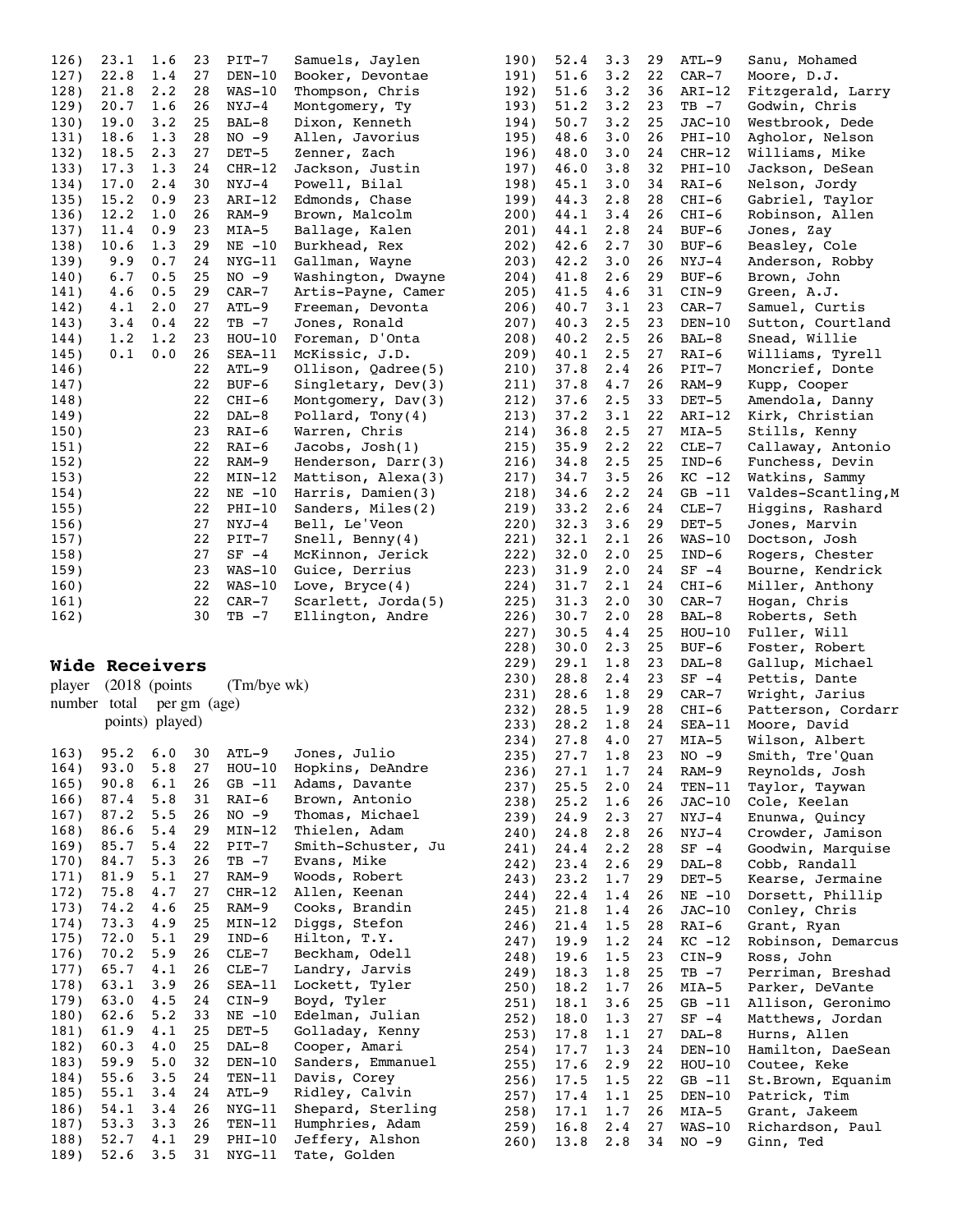| 261)  | 13.4 | 1.0 | 26 | $HOU-10$ | Carter, DeAndre    |
|-------|------|-----|----|----------|--------------------|
| 262)  | 13.1 | 0.8 | 26 | $BAL-8$  | Moore, Chris       |
| 263)  | 13.0 | 1.6 | 25 | $NO -9$  | Kirkwood, Keith    |
| 264)  | 12.9 | 0.9 | 23 | $PIT-7$  | Washington, James  |
| 265)  | 12.7 | 1.1 | 29 | $CHR-12$ | Benjamin, Travis   |
| 266)  | 11.8 | 0.7 | 26 | $CIN-9$  | Erickson, Alex     |
| 267)  | 10.8 | 1.8 | 26 | $NYG-11$ | Latimer, Cody      |
| 268)  | 10.1 | 0.6 | 27 | ATL-9    | Hardy, Justin      |
| 269)  | 8.3  | 0.8 | 22 | $JAC-10$ | Chark, D.J.        |
| 270)  | 5.7  | 1.9 | 23 | $WAS-10$ | Quinn, Trey        |
| 271)  | 5.3  | 1.8 | 26 | PIT-7    | Rogers, Eli        |
| 272)  | 4.0  | 0.5 | 25 | NYG-11   | Coleman, Corey     |
| 273)  | 2.4  | 0.8 | 25 | $MIN-12$ | Beebe, Chad        |
| 274)  | 0.4  | 0.0 | 24 | $TB -7$  | Watson, Justin     |
| 275)  |      |     | 22 | $TEN-11$ | Brown, $A.J.(2)$   |
| 276)  |      |     | 22 | $IND-6$  | Campbell, Parri(2) |
| 277)  |      |     | 22 | $KC -12$ | Hardman, Mecole(2) |
| 278)  |      |     | 22 | RAI-6    | Renfrow, Hunter(5) |
| 279)  |      |     | 22 | $NE -10$ | Harry, N'Keal(1)   |
| 280)  |      |     | 22 | $PHI-10$ | Arcega-Whiteside,  |
| JJ(2) |      |     |    |          |                    |
| 281)  |      |     | 22 | ARI-12   | Isabella, Andy(2)  |
| 282)  |      |     | 22 | $ART-12$ | Butler, Hakeem(4)  |
| 283)  |      |     | 22 | PIT-7    | Johnson, Dionta(3) |
| 284)  |      |     | 22 | $SF -4$  | Samuel, Deebo(2)   |
| 285)  |      |     | 22 | $SF -4$  | Hurd, $Jalen(3)$   |
| 286)  |      |     | 22 | $SEA-11$ | Metcalf, $D.K.(2)$ |
| 287)  |      |     | 22 | $WAS-10$ | McLaurin, Terry(3) |
| 288)  |      |     | 27 | $JAC-10$ | Lee, Marqise       |
| 289)  |      |     | 22 | BAL-8    | Brown, Marquise(1) |
| 290)  |      |     | 27 | $MIN-12$ | Taylor, Jordan     |

# **Tight Ends**

|  |                           | player (2018 (points (Tm/bye wk) |
|--|---------------------------|----------------------------------|
|  | number total per gm (age) |                                  |
|  | points) played)           |                                  |

| 291) | 82.5                 | 5.2      | 29 | $KC -12$ | Kelce, Travis      |
|------|----------------------|----------|----|----------|--------------------|
| 292) | 78.4 4.9             |          | 25 | $SF -4$  | Kittle, George     |
| 293) | 77.7 4.9             |          | 28 | $PHI-10$ | Ertz, Zach         |
|      | 294) 55.4 3.5 32     |          |    | $NO -9$  | Cook, Jared        |
| 295) | $55.2$ $3.5$         |          | 26 | IND-6    | Ebron, Eric        |
|      | 296) 44.8 2.8        |          | 24 | ATL-9    | Hooper, Austin     |
| 297) | $42.2$ 2.6           |          | 29 | MIN-12   | Rudolph, Kyle      |
| 298) | $40.8$ 2.5           |          | 23 | $CLE-7$  | Njoku, David       |
| 299) | $38.4$ 2.4           |          | 32 | $GB -11$ | Graham, Jimmy      |
|      | $300$ ) $38.3$ $2.4$ |          | 27 | $CHI-6$  | Burton, Trey       |
|      | 301) 37.4 3.4 25     |          |    | NYG-11   | Engram, Evan       |
| 302) | $36.9$ $2.5$ 29      |          |    | $PIT-7$  | McDonald, Vance    |
| 303) | $34.4$ 3.4           |          | 24 | $TB -7$  | Howard, O.J.       |
|      | $304$ ) $33.6$ 2.6   |          | 29 | WAS-10   | Reed, Jordan       |
| 305) | $31.9$ 2.0           |          | 23 | NYJ-4    | Herndon, Chris     |
| 306) | 31.9 2.0             |          | 23 | $BAL-8$  | Andrews, Mark      |
|      | 307) 29.2 1.8        |          | 26 | $CIN-9$  | Uzomah, C.J.       |
|      | 308) 24.9            | $1.6$ 25 |    | DET-5    | James, Jesse       |
|      | 309) 24.0            | $1.5$ 24 |    | $PHI-10$ | Goedert, Dallas    |
| 310) | 23.4                 | $1.5$ 25 |    | RAM-9    | Everett, Gerald    |
|      | 311) 22.5            | 1.4      | 23 | CAR-7    | Thomas, Ian        |
|      | 312) 21.5            | $1.4$ 24 |    | ARI-12   | Seals-Jones, Ricky |
| 313) | 21.0 2.3 34          |          |    | CAR-7    | Olsen, Greg        |
|      | 314) 20.7            | $1.3$ 25 |    | DAL-8    | Jarwin, Blake      |
|      | $315$ ) $19.4$       | 1.8      | 26 | DEN-10   | Heuerman, Jeff     |
| 316) | 18.5                 | 1.2      | 26 | RAM-9    | Higbee, Tyler      |
| 317) | 17.3                 | 1.3      | 24 | TEN-11   | Smith, Jonnu       |
| 318) | 16.6                 | 1.0      | 23 | $HOU-10$ | Thomas, Jordan     |
| 319) | 15.9                 | $1.8$ 25 |    | JAC-10   | Swaim, Geoff       |
| 320) | 15.8                 | 1.1      | 26 | NE -10   | LaCosse, Matt      |
|      | 321) 13.2 0.8 31     |          |    | $CHR-12$ | Green, Virgil      |
|      | 322) 12.4 0.8 27     |          |    | $HOU-10$ | Akins, Jordan      |
| 323) | 11.2                 | 2.8      | 28 | $CIN-9$  | Eifert, Tyler      |

| 324) | 11.0        | 0.7 | 23 | MIA-5    | Gesicki, Mike        |
|------|-------------|-----|----|----------|----------------------|
| 325) | 10.1        | 0.8 | 30 | ARI-12   | Clay, Charles        |
| 326) | 9.8         | 2.5 | 23 | $SEA-11$ | Dissly, Will         |
| 327) | 5.5         | 1.4 | 26 | RAI-6    | Waller, Darren       |
| 328) | 2.9         | 2.9 | 35 | $TEN-11$ | Walker, Delanie      |
| 329  | $2 \cdot 2$ | 0.4 | 26 | BUF-6    | Kroft, Tyler         |
| 330) |             |     | 22 | BUF-6    | $Know,$ Dawson(3)    |
| 331) |             |     | 22 | $CIN-9$  | Sample, $Drew(2)$    |
| 332) |             |     | 22 | $DEN-10$ | Fant, $Noah(1)$      |
| 333) |             |     | 22 | DET-5    | Hockenson, $T.J.(1)$ |
| 334) |             |     | 22 | $GB -11$ | Sternberger, Ja(3)   |
| 335) |             |     | 22 | RAI-6    | Moreau, Fosater(4)   |
| 336) |             |     | 22 | $MIN-12$ | Smith, $Irv(2)$      |
| 337) |             |     | 24 | $CHR-12$ | Henry, Hunter        |
| 338) |             |     | 22 | $JAC-10$ | Oliver, Josh(3)      |
| 339) |             |     | 37 | DAL-8    | Witten, Jason        |

### **Defensive Linemen**

|      | nerensiye rinemen         |                 |    |             |                    |
|------|---------------------------|-----------------|----|-------------|--------------------|
|      | player (2018 (points      |                 |    | (Tm/bye wk) |                    |
|      | number total per gm (age) |                 |    |             |                    |
|      |                           |                 |    |             |                    |
|      |                           | points) played) |    |             |                    |
|      |                           |                 |    |             |                    |
| 340) | 62.9                      | 3.9             | 30 | $HOU-10$    | Watt, J.J.         |
| 341) | 62.5                      | 3.9             | 28 | RAM-9       | Donald, Aaron      |
| 342) | 57.0                      | 3.6             | 33 | $JAC-10$    | Campbell, Calais   |
| 343) | 56.4                      | 3.5             | 24 | MIN-12      | Hunter, Danielle   |
| 344) | 54.9                      | 3.4             | 28 | $SF -4$     | Ford, Dee          |
| 345) | 51.4                      | 3.2             | 30 | $DET-5$     | Harrison, Damon    |
| 346) | 48.1                      | 3.0             | 25 | $SF -4$     | Buckner, DeForest  |
| 347) | 47.2                      | 3.0             | 25 | $KC -12$    | Jones (KC), Chris  |
| 348) | 45.8                      | 2.9             | 26 | $KC -12$    | Clark, Frank       |
| 349) | 43.6                      | 2.7             | 29 | $CHI-6$     | Hicks, Akiem       |
| 350) | 43.4                      | 2.9             | 29 | TEN-11      | Casey, Jurrell     |
| 351) | 42.7                      | 3.6             | 30 | $IND-6$     | Houston, Justin    |
| 352) | 42.7                      | 2.7             | 23 | $CLE-7$     | Garrett, Myles     |
| 353) | 42.5                      | 2.7             | 30 | $NO - 9$    | Jordan, Cameron    |
| 354) | 40.5                      | 2.7             | 26 | DET-5       | Flowers(DET), Trey |
| 355) | 38.1                      | 2.4             | 24 | $WAS-10$    | Allen, Jonathan    |
| 356) | 38.0                      | 2.4             | 26 | SEA-11      | Reed, Jarran       |
| 357) | 37.7                      | 2.4             | 30 | $CIN-9$     | Dunlap, Carlos     |
| 358) | 37.6                      | 2.9             | 23 | $GB -11$    | Clark, Kenny       |
| 359) | 37.5                      | 2.3             | 28 | $PHI-10$    | Cox, Fletcher      |
| 360) | 37.2                      | 2.7             | 26 | $ATL-9$     | Jarrett, Grady     |
| 361) | 35.8                      | 2.2             | 25 |             | Ogunjobi, Larry    |
|      |                           | 2.2             |    | $CLE-7$     |                    |
| 362) | 35.7                      |                 | 30 | $CHR-12$    | Ingram, Melvin     |
| 363) | 35.4                      | 2.2             | 31 | BUF-6       | Hughes, Jerry      |
| 364) | 35.4                      | 2.2             | 30 | IND-6       | Sheard, Jabaal     |
| 365) | 35.3                      | 2.2             | 22 | $WAS-10$    | Payne, Da'Ron      |
| 366) | 35.3                      | 2.2             | 30 | PIT-7       | Heyward, Cameron   |
| 367) | 35.0                      | 2.9             | 29 | IND-6       | Autry, Denico      |
| 368) | 34.9                      | 2.3             | 30 | MIN-12      | Joseph, Linval     |
| 369) | 34.8                      | 2.2             | 32 | $TB - 7$    | Suh, Ndamukong     |
| 370) | 33.6                      | 2.1             | 27 | ARI-12      | Gunter, Rodney     |
| 371) | 32.0                      | 2.0             | 31 | $CIN-9$     | Atkins, Geno       |
| 372) | 32.0                      | 2.0             | 33 | $NE - 10$   | Bennett, Michael   |
| 373) | 31.3                      | 2.0             | 26 | $PIT-7$     | Hargrave, Javon    |
| 374) | 31.0                      | 1.9             | 31 | $PHI-10$    | Graham, Brandon    |
| 375) | 30.9                      | 1.9             | 24 | $CIN-9$     | Hubbard, Sam       |
| 376) | 30.8                      | 1.9             | 24 | NYG-11      | Hill, B.J.         |
| 377) | 30.8                      | 1.9             | 31 | $CAR-7$     | Addison, Mario     |
| 378) | 30.7                      | 1.9             | 29 | DAL-8       | Quinn, Robert      |
| 379) | 30.4                      | 2.0             | 31 | ARI-12      | Peters, Corey      |
| 380) | 30.3                      | 2.2             | 30 | $CAR-7$     | Short, Kawann      |
| 381) | 29.6                      | 2.0             | 24 | $DEF-5$     | Okwara, Romeo      |
| 382) | 29.4                      | 1.8             | 25 | $NYG-11$    | Tomlinson, Dalvin  |
| 383) | 29.2                      | 2.2             | 24 | DET-5       | Robinson, A'Shawn  |
| 384) | 28.9                      | $1\centerdot 8$ | 28 | RAM-9       | Brockers, Michael  |
| 385) | 28.9                      | 2.1             | 26 | $PIT-7$     | Tuitt, Stephon     |
| 386) | 28.8                      | 1.8             | 25 | $GB -11$    | Lowry, Dean        |
| 387) | 28.5                      | 1.8             | 29 | $NE - 10$   | Guy, Lawrence      |
|      |                           |                 |    |             |                    |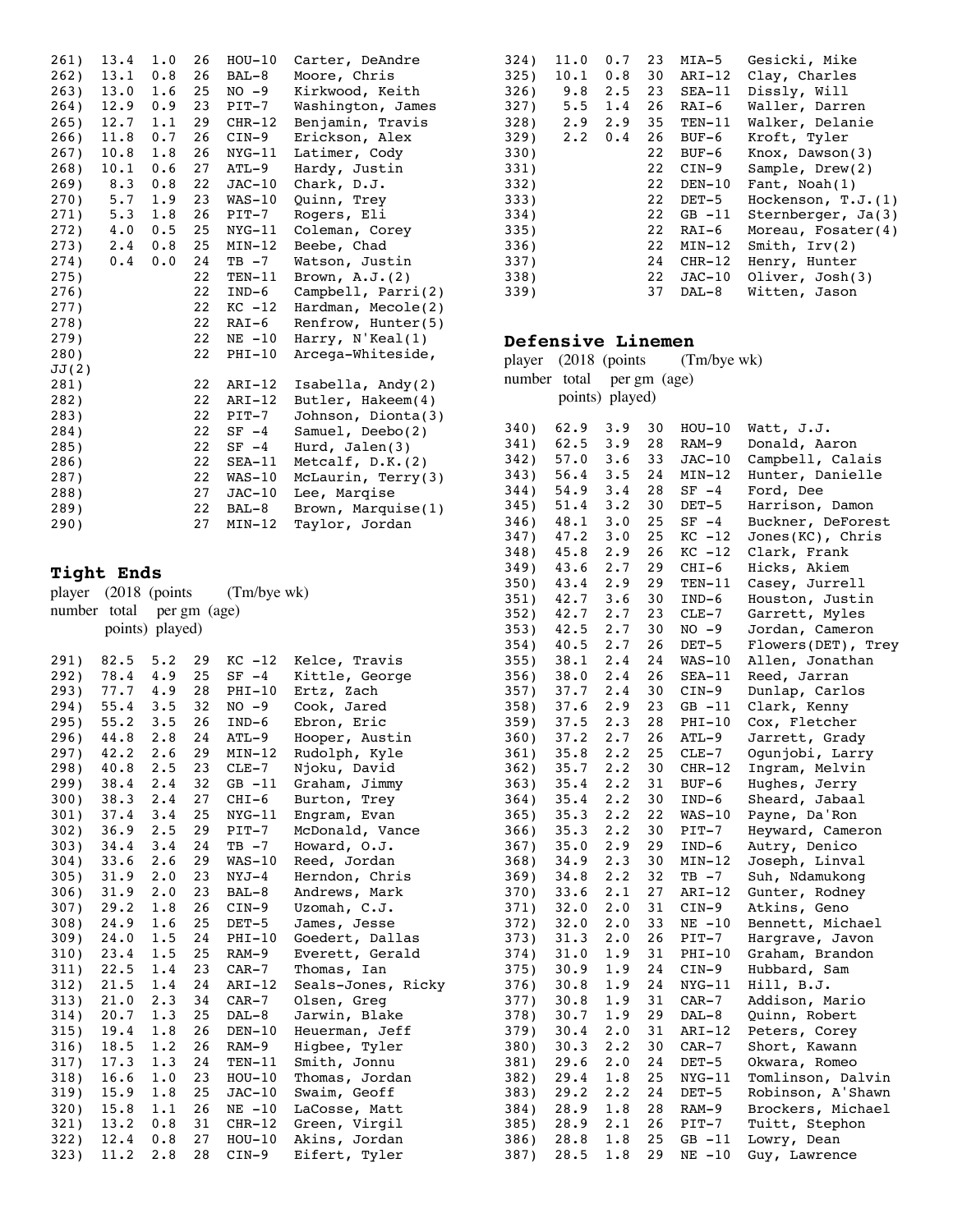| 388) | 28.5       | 1.8                                                           | 25   | NYJ-4    | Williams, Leonard      |
|------|------------|---------------------------------------------------------------|------|----------|------------------------|
| 389) | 28.3 1.8   |                                                               | 25   | $SF -4$  | Armstead, Arik         |
|      |            |                                                               |      |          |                        |
| 390) | 28.3       | 1.8                                                           | 28   | $CLE-7$  | Richardson, Sheldo     |
| 391) | 28.1       | 1.9                                                           | 26   | $TB -7$  | Nassib, Carl           |
| 392) | 27.7       | 1.7                                                           | 24   | MIA-5    | Godchaux, Davon        |
| 393) | 26.9       | 1.7                                                           | 26   | $DEN-10$ | Gotsis, Adam           |
| 394) | 26.8       | 1.7                                                           | 29   | DEN-10   | Wolfe, Derek           |
|      | 26.7       | 1.7                                                           | 24   |          |                        |
| 395) |            |                                                               |      | $JAC-10$ | Ngakoue, Yannick       |
| 396) | 26.4       | 2.4                                                           | 28   | $CLE-7$  | Vernon, Olivier        |
| 397) | 26.0       | 1.9                                                           | 25   | $WAS-10$ | Ioannidis, Matt        |
| 398) | 25.9       | 1.7                                                           | 32   | $IND-6$  | Hunt, Margus           |
| 399) | 25.1       | 1.6                                                           | 25   | CHI-6    | Goldman, Eddie         |
|      |            |                                                               |      |          |                        |
| 400) | 25.1       | 1.6                                                           | 28   | NYJ-4    | Anderson, Henry        |
| 401) | 24.6       | 1.5                                                           | 28   | $DEN-10$ | Harris, Shelby         |
| 402) | 24.2       | 2.4                                                           | 24   | ARI-12   | Nkemdiche, Robert      |
| 403) | 23.6       | 1.5                                                           | 25   | ARI-12   | Philon, Darius         |
| 404) | $23.3$ 1.6 |                                                               | 29   | DAL-8    | Crawford, Tyrone       |
|      |            |                                                               |      |          |                        |
| 405) | 23.2       | 1.7                                                           | 22   | CHI-6    | Nichols, Bilal         |
| 406) | 23.1       | 1.4                                                           | 29   | PHI-10   | Jackson, Malik         |
| 407) | 23.1       | 1.4                                                           | 28   | KC -12   | Okafor, Alex           |
| 408) | 22.9       | $\frac{1.6}{1.7}$                                             | 25   | BUF-6    | Lawson, Shaq           |
| 409) | 22.6       |                                                               | 24   | $RAI-6$  | Hurst, Maurice         |
|      |            |                                                               |      |          |                        |
| 410) | 22.5       | 2.0                                                           | 31   | MIN-12   | Griffen, Everson       |
| 411) | 22.5       |                                                               | 23   | $DEF-5$  | Hand, Da'Shawn         |
| 412) | 22.1       | $\begin{array}{c} 1\centerdot 7\cr 1\centerdot 8 \end{array}$ | 34   | $CHR-12$ | Mebane, Brandon        |
| 413) | 21.5       | 1.3                                                           | 24   | $CIN-9$  | Billings, Andrew       |
| 414) | 21.0       | 1.5                                                           | 31   | $CAR-7$  | McCoy, Gerald          |
|      | $20.6$ 1.4 |                                                               | 27   |          |                        |
| 415) |            |                                                               |      | RAI-6    | Hankins, Johnathan     |
| 416) | 20.3       | 1.4                                                           | 29   | $JAC-10$ | Dareus, Marcell        |
| 417) | 19.6       | 1.2                                                           | 25   | $HOU-10$ | Reader, D.J.           |
| 418) | 19.5       | 1.2                                                           | 27   | ATL-9    | Beasley, Vic           |
| 419) | 19.4       | 1.5                                                           | 28   | BUF-6    | Murphy, Trent          |
|      | 19.1       | 2.7                                                           | 24   |          |                        |
| 420) |            |                                                               |      | $CHR-12$ | Bosa, Joey             |
| 421) | 19.0       | 1.2                                                           | 31   | $CAR-7$  | Irvin, Bruce           |
| 422) | 18.7       | 1.4                                                           | 24   | $TB -7$  | Vea, Vita              |
| 423) | 18.6       | 1.2                                                           | 23   | ATL-9    | McKinley, Takkaris     |
| 424) | 18.5       | 1.2                                                           | 25   | $NE -10$ | Wise, Deatrich         |
|      | 18.5       | 1.2                                                           | 30   |          |                        |
| 425) |            |                                                               |      | BAL-8    | Williams, Brandon      |
| 426) | 18.5       | 1.2                                                           | 27   | TEN-11   | Jones, Daquan          |
| 427) | 18.4       | 1.2                                                           | 25   | $NO -9$  | Brown(NO), Malcom      |
| 428) | 18.3       | 1.1                                                           | 24   | $SF -4$  | Thomas, Solomon        |
| 429) | 18.1       | 1.3                                                           | 26   | $BAL-8$  | Pierce, Michael        |
|      |            | 1.4                                                           |      |          |                        |
| 430) | 18.0       |                                                               | 23   | NO -9    | Davenport, Marcus      |
| 431) | $17.5$ 1.2 |                                                               | 27   | $JAC-10$ | Jones, Abry            |
| 432) | 17.3       | 1.1                                                           | 23   | $RAI-6$  | Key, Arden             |
| 433) | 16.8       | 1.0                                                           | 26   | $SEA-11$ | Jefferson, Quinton     |
| 434) | 16.1       | 1.0                                                           | 23   | $KC -12$ | Nnadi, Derrick         |
|      | 14.6       | 0.9                                                           | 26   |          |                        |
| 435) |            |                                                               |      | $HOU-10$ | Blackson, Angelo       |
| 436) | 14.6       | 1.0                                                           | 27   | $HOU-10$ | Dunn, Brandon          |
| 437) | 14.6       | 1.1                                                           | 24   | $DAL-8$  | Collins, Maliek        |
| 438) | 13.6       | 1.0                                                           | $27$ | $ATL-9$  | Davison, Tyeler        |
| 439) | 13.3       | 0.8                                                           | 24   | $CIN-9$  | Willis, Jordan         |
| 440) | 13.1       | $\ensuremath{\mathbf{0}}$ .<br>8                              | 26   | $CHI-6$  | Robertson-Harris, R    |
|      |            |                                                               |      |          |                        |
| 441) | 12.9       | 0.8                                                           | 28   | $NE -10$ | Pennel, Mike           |
| 442) | 12.8       | 0.8                                                           | 24   | $GB -11$ | Adams, Montravius      |
| 443) | 12.8       | 0.9                                                           | 28   | MIN-12   | Stephen, Shamar        |
| 444) | 12.6       | 2.1                                                           | 23   | $PHI-10$ | Barnett, Derek         |
| 445) | 11.7       | 1.1                                                           | 23   | SEA-11   | Ford, Poona            |
|      |            |                                                               |      |          |                        |
| 446) | 11.6       | 0.8                                                           | 25   | $NO -9$  | Edwards, Mario         |
| 447) | 11.5       | 0.7                                                           | 25   | TEN-11   | Johnson, Austin        |
| 448) | 10.4       | $1\,.\,0$                                                     | 30   | $GB -11$ | Daniels,<br>Mike       |
| 449) | 10.2       | 0.6                                                           | 25   | BAL-8    | Wormley, Chris         |
| 450) | 9.8        | 0.6                                                           | 29   |          | Poe, Dontari           |
|      |            |                                                               |      | $CAR-7$  |                        |
| 451) | 9.4        | 0.6                                                           | 29   | $BUF-6$  | Lotulelei, Star        |
| 452) | 9.1        | 0.8                                                           | 24   | $MIA-5$  | Harris, Charles        |
| 453) | 7.2        | 1.2                                                           | 25   | MIA-5    | Woodard, Jonathan      |
| 454) |            |                                                               | 22   | $BUF-6$  | Oliver, $Ed(1)$        |
| 455) |            |                                                               | 22   | $DAL-8$  | Hill, Trysten(2)       |
|      |            |                                                               |      |          |                        |
| 456) |            |                                                               | 22   | $GB -11$ | Gary, Rashan(1)        |
| 457) |            |                                                               | 22   | $TEN-11$ | Simmons, $J(1)$ (hurt) |
| 458) |            |                                                               | 22   | $RAI-6$  | Ferrell, Clelin(1)     |

| 459) | 22 | MIA-5     | Wilkins, $Christ(1)$ |
|------|----|-----------|----------------------|
| 460) | 22 | $NE - 10$ | Winovich, Chase(3)   |
| 461) | 22 | $NYG-11$  | Lawrence, Dexte(1)   |
| 462) | 22 | NYJ-4     | Williams, $Quinn(1)$ |
| 463) | 22 | $ART-12$  | Allen, Zach(3)       |
| 464) | 22 | $CHR-12$  | Tillery, Jerry(1)    |
| 465) | 22 | $SF -4$   | Bosa, $Nick(1)$      |
| 466) | 22 | $SEA-11$  | Collier, $L.J.(1)$   |
| 467) | 22 | $WAS-10$  | Sweat, Montez $(1)$  |
| 468) | 22 | CAR-7     | Burns, $Brian(1)$    |
| 469) | 22 | $JAC-10$  | Allen, Josh(1)       |
| 470) | 22 | IND-6     | Banoqu, Ben $(2)$    |
| 471) | 23 | $RAM-9$   | Smart, Tanzel        |

## **Linebackers**

| <b>Linebackers</b>   |                 |              |        |                   |                                |
|----------------------|-----------------|--------------|--------|-------------------|--------------------------------|
| player (2018 (points |                 |              |        | (Tm/bye wk)       |                                |
| number total         |                 | per gm (age) |        |                   |                                |
|                      | points) played) |              |        |                   |                                |
|                      |                 |              |        |                   |                                |
| 472)                 | 84.1            | 5.6          | 24     | $IND-6$           | Leonard, Darius                |
| 473)                 | 64.1            | 4.3          | 29     | $SEA-11$          | Wagner, Bobby                  |
| 474)                 | 63.3            | 4.0          | 28     | $CAR-7$           | Kuechly, Luke                  |
| 475)                 | 60.2            | 3.8          | 23     | DAL-8             | VanderEsch, Leight             |
| 476)                 | 59.2            | 3.7          | 25     | RAM-9             | Littleton, Cory                |
| 477)                 | 58.2            | 3.6          | 25     | $GB -11$          | Martinez, Blake                |
| 478)                 | 58.1            | 4.1          | 29     | $TB - 7$          | David, Lavonte                 |
| 479)                 | 57.5            | 3.6          | 24     | DAL-8             | Smith, Jaylon                  |
| 480)                 | 56.9            | 3.8          | 29     | MIA-5             | Alonso, Kiko                   |
| 481)                 | 55.9            | 3.5          | $27\,$ | NYJ-4             | Williamson, Avery              |
| 482)                 | 55.1            | 3.7          | 21     | BUF-6             | Edmunds, Tremaine              |
| 483)                 | 53.8            | 3.4          | 29     | RAI-6             | Whitehead, Tahir               |
| 484)                 | 53.5            | 3.3          | 22     | CHI-6             | Smith, Roquan                  |
| 485)                 | 52.9            | 3.3          | 30     | WAS-10            | Foster, Mason                  |
| 486)                 | 52.4            | 3.3          | 29     | $NE$ $-10$        | Collins, Jamie                 |
| 487)                 | 50.5            | 3.2          | 30     | NO -9             | Davis, Demario                 |
| 488)                 | 50.5            | 3.2          | 24     | PIT-7             | Watt, T.J.                     |
| 489)                 | 49.9            | 3.8          | 27     | $NYG-11$          |                                |
|                      | 49.8            | 3.1          | 22     |                   | Ogletree, Alec<br>Warner, Fred |
| 490)                 | 49.8            | 3.1          | 24     | $SF -4$<br>TEN-11 | Brown, Jayon                   |
| 491)<br>492)         | 49.7            | 3.1          |        |                   |                                |
|                      |                 |              | 24     | $JAC-10$          | Jack, Myles                    |
| 493)                 | 49.3            | 3.3          | 27     | KC -12            | Hitchens, Anthony              |
| 494)                 | 48.4            | 3.0          | 24     | $DET-5$           | Davis, Jarrad                  |
| 495)                 | 48.4            | 3.0          | 29     | CHI-6             | Trevathan, Danny               |
| 496)                 | 47.9            | 3.0          | 27     | DEN-10            | Davis,<br>Todd                 |
| 497)                 | 46.6            | 3.3          | 28     | CHI-6             | Mack, Khalil                   |
| 498)                 | 46.6            | 3.3          | 27     | MIN-12            | Kendricks, Eric                |
| 499)                 | 46.5            | 3.3          | 33     | TEN-11            | Woodyard, Wesley               |
| 500)                 | 46.2            | 3.3          | 24     | $HOU-10$          | Cunningham, Zach               |
| 501)                 | 46.0            | 3.5          | 25     | CLE-7             | Schobert, Joe                  |
| 502)                 | 45.3            | 2.8          | 30     | DEN-10            | Miller, Von                    |
| 503)                 | 45.3            | 2.8          | 23     | MIA-5             | McMillan, Raekwon              |
| 504)                 | 44.0            | 2.9          | 24     | $IND-6$           | Walker, Anthony                |
| 505)                 | 43.6            | 2.7          | 28     | $NE - 10$         | VanNoy, Kyle                   |
| 506)                 | 43.3            | 3.3          | 25     | BUF-6             | Milano, Matt                   |
| 507)                 | 43.3            | 2.7          | 29     | PHI-10            | Brown, Zach                    |
| 508)                 | 42.8            | 2.9          | 27     | $NYJ-4$           | Mosley, C.J.                   |
| 509)                 | 42.7            | 2.7          | 26     | $HOU-10$          | McKinney, Benardri             |
| 510)                 | 42.2            | 2.6          | 36     | BUF-6             | Alexander, Lorenzo             |
| 511)                 | 40.6            | 2.5          | 23     | DEN-10            | Chubb, Bradley                 |
| 512)                 | 40.1            | 2.5          | 29     | ARI-12            | Jones, Chandler                |
| 513)                 | 40.1            | 2.7          | 30     | PHI-10            | Bradham,<br>Nigel              |
| 514)                 | 38.6            | 3.2          | 27     | ARI-12            | Hicks, Jordan                  |
| 515)                 | 37.9            | 3.2          | 24     | $KC -12$          | Lee, Darron                    |
| 516)                 | 37.3            | 2.3          | 26     | ATL-9             | Campbell, De'Vondr             |
| 517)                 | 37.0            | 2.3          | 24     | $ART-12$          | Reddick,<br>Haason             |
| 518)                 | 36.7            | 2.6          | 29     | PIT-7             | Williams, Vince                |
| 519)                 | 36.7            | 2.4          | 26     | $HOU-10$          | Clowney,<br>Jadeveon           |
| 520)                 | 36.5            | 2.3          | 22     | $MIA-5$           | Baker, Jerome                  |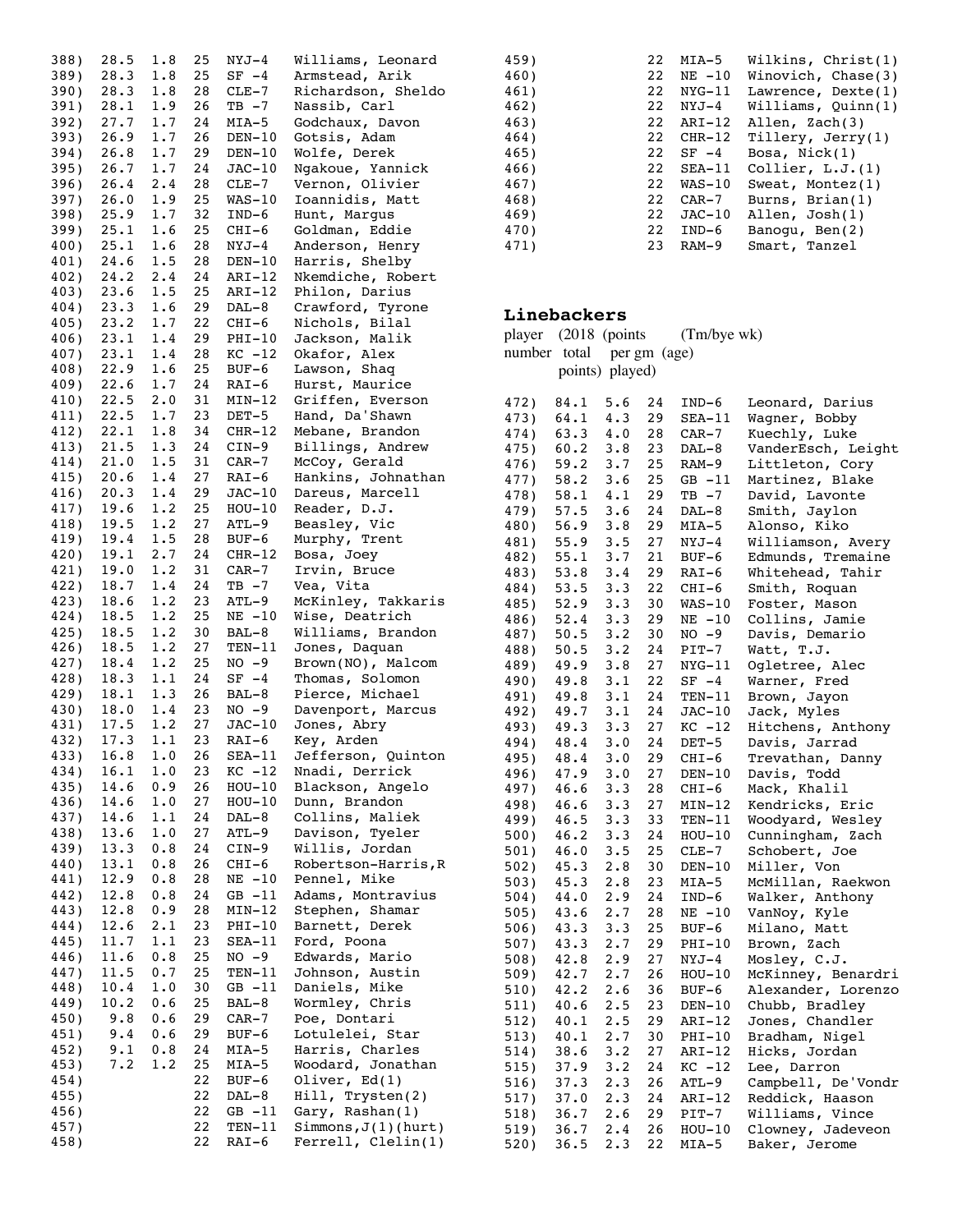| $36.1$ 2.3<br>Kerrigan, Ryan<br>522)<br>31<br>$WAS-10$<br>$35.9$ 2.4<br>25<br>523)<br>$CHR-12$<br>Brown, Jatavis<br>$34.6$ $3.1$<br>26<br>Vigil, Nick<br>524)<br>CIN-9<br>33.7 2.1<br>24<br>Oluokun, Foyesade<br>525)<br>ATL-9<br>$33.6$ $2.1$<br>27<br>Onwuasor, Patrick<br>526)<br>BAL-8<br>$33.5$ 2.1<br>28<br>527)<br>$NO -9$<br>Klein, A.J.<br>$32.8$ 2.3<br>25<br>$CAR-7$<br>528)<br>Thompson, Shaq<br>$31.8$ 2.0<br>24<br>Anzalone, Alex<br>529)<br>NO -9<br>$30.7 \quad 1.9$<br>28<br>530)<br>$WAS-10$<br>Bostic, Jon<br>$30.5$ 2.5<br>36 CHR-12<br>Davis, Thomas<br>531)<br>$29.4$ $2.0$<br>26<br>532)<br>NYG-11<br>Goodson, B.J.<br>$29.3$ 4.9<br>24<br>$ATL-9$<br>Jones, Deion<br>533)<br>$29.0$ 1.8<br>534)<br>28<br>DET-5<br>Jones, Christian<br>$28.7 \t1.8$<br>535)<br>26<br>Floyd, Leonard<br>CHI-6<br>28.4<br>1.8<br>Ebukam, Samson<br>24<br>536)<br>RAM-9<br>28.1 1.8 23<br>$SF -4$<br>Lee, Elijah<br>537)<br>27.7 1.7 26 PIT-7<br>27.2 2.1 27 MIN-12<br>538)<br>$PIT-7$<br>Dupree, Bud<br>539)<br>Barr, Anthony<br>26.7 1.7 26<br>Smith, Preston<br>540)<br>GB -11<br>$26.7$ 1.7<br>26.6 1.7<br>27 GB -11<br>Fackrell, Kyler<br>541)<br>$\frac{21}{27}$<br>Judon, Matt<br>542)<br>BAL-8<br>$26.5$ 1.7<br>36<br>Suggs, Terrell<br>543)<br>ARI-12<br>$26.4$ $1.6$<br>25.9 2.2<br>26<br>Smith, Za'Darius<br>544)<br>$GB -11$<br>29<br>$PIT-7$<br>545)<br>Barron, Mark<br>$25.5$ 1.8<br>24<br>546)<br>$CIN-9$<br>Evans, Jordan<br>1.7<br>25.2 1.7<br>25.0 1.6<br>28<br>Kennard, Devon<br>547)<br>DET-5<br>25<br>$NYJ-4$<br>Jenkins, Jordan<br>548)<br>1.5<br>24<br>549)<br>24.0<br>BAL-8<br>Young, Kenny<br>23.5<br>1.5<br>25<br>$NE -10$<br>Roberts, Elandon<br>550)<br>$23.4$ 1.5<br>24<br>551)<br>$CLE-7$<br>Avery, Genard<br>$22.3 \t1.4$<br>33<br>552)<br>RAM-9<br>Matthews, Clay<br>22.2<br>1.4<br>29<br>Mercilus, Whitney<br>553)<br>$HOU-10$<br>21.9<br>25<br>554)<br>3.6<br>$SF -4$<br>Alexander, Kwon<br>$21.5$ 1.4<br>29<br>555)<br>$NE - 10$<br>Hightower, Dont'a<br>21.3<br>1.3<br>23<br>556)<br>RAI-6<br>Lee, Marquel<br>21.3 1.3<br>25<br>557)<br>Nickerson, Hardy<br>CIN-9<br>21.2 1.4<br>25<br>Fowler, Dante<br>558)<br>RAM-9<br>$20.8$ 2.3<br>26<br>559)<br>CHR-12<br>Perryman, Denzel<br>20.6 2.9 27 CLE-7<br>Kirksey, Christian<br>560)<br>$20.4$ 1.4<br>23 TEN-11<br>Landry, Harold<br>561)<br>$20.3 \quad 1.4$<br>37<br>Wake, Cameron<br>562)<br>$TEN-11$<br>20.0 1.2 24 DEN-10<br>Jewell, Josey<br>563)<br>19.7 1.2 25 PHI-10<br>Grugier-Hill, Kamu<br>564)<br>19.7<br>1.3<br>23<br>Evans, Rashaan<br>565)<br>$TEN-11$<br>19.5<br>1.3<br>Carter, Lorenzo<br>566)<br>23<br>$NYG-11$<br>567)<br>19.4<br>2.8<br>26<br>$CIN-9$<br>Brown, Preston |
|------------------------------------------------------------------------------------------------------------------------------------------------------------------------------------------------------------------------------------------------------------------------------------------------------------------------------------------------------------------------------------------------------------------------------------------------------------------------------------------------------------------------------------------------------------------------------------------------------------------------------------------------------------------------------------------------------------------------------------------------------------------------------------------------------------------------------------------------------------------------------------------------------------------------------------------------------------------------------------------------------------------------------------------------------------------------------------------------------------------------------------------------------------------------------------------------------------------------------------------------------------------------------------------------------------------------------------------------------------------------------------------------------------------------------------------------------------------------------------------------------------------------------------------------------------------------------------------------------------------------------------------------------------------------------------------------------------------------------------------------------------------------------------------------------------------------------------------------------------------------------------------------------------------------------------------------------------------------------------------------------------------------------------------------------------------------------------------------------------------------------------------------------------------------------------------------------------------------------------------------------------------------------------------------------------------------------------------------------------------------------------------------------------------------------------------------------------------------------------------------------------------------------------------------------------------------------------------------------------------------------------------------------------------------------------|
|                                                                                                                                                                                                                                                                                                                                                                                                                                                                                                                                                                                                                                                                                                                                                                                                                                                                                                                                                                                                                                                                                                                                                                                                                                                                                                                                                                                                                                                                                                                                                                                                                                                                                                                                                                                                                                                                                                                                                                                                                                                                                                                                                                                                                                                                                                                                                                                                                                                                                                                                                                                                                                                                                    |
|                                                                                                                                                                                                                                                                                                                                                                                                                                                                                                                                                                                                                                                                                                                                                                                                                                                                                                                                                                                                                                                                                                                                                                                                                                                                                                                                                                                                                                                                                                                                                                                                                                                                                                                                                                                                                                                                                                                                                                                                                                                                                                                                                                                                                                                                                                                                                                                                                                                                                                                                                                                                                                                                                    |
|                                                                                                                                                                                                                                                                                                                                                                                                                                                                                                                                                                                                                                                                                                                                                                                                                                                                                                                                                                                                                                                                                                                                                                                                                                                                                                                                                                                                                                                                                                                                                                                                                                                                                                                                                                                                                                                                                                                                                                                                                                                                                                                                                                                                                                                                                                                                                                                                                                                                                                                                                                                                                                                                                    |
|                                                                                                                                                                                                                                                                                                                                                                                                                                                                                                                                                                                                                                                                                                                                                                                                                                                                                                                                                                                                                                                                                                                                                                                                                                                                                                                                                                                                                                                                                                                                                                                                                                                                                                                                                                                                                                                                                                                                                                                                                                                                                                                                                                                                                                                                                                                                                                                                                                                                                                                                                                                                                                                                                    |
|                                                                                                                                                                                                                                                                                                                                                                                                                                                                                                                                                                                                                                                                                                                                                                                                                                                                                                                                                                                                                                                                                                                                                                                                                                                                                                                                                                                                                                                                                                                                                                                                                                                                                                                                                                                                                                                                                                                                                                                                                                                                                                                                                                                                                                                                                                                                                                                                                                                                                                                                                                                                                                                                                    |
|                                                                                                                                                                                                                                                                                                                                                                                                                                                                                                                                                                                                                                                                                                                                                                                                                                                                                                                                                                                                                                                                                                                                                                                                                                                                                                                                                                                                                                                                                                                                                                                                                                                                                                                                                                                                                                                                                                                                                                                                                                                                                                                                                                                                                                                                                                                                                                                                                                                                                                                                                                                                                                                                                    |
|                                                                                                                                                                                                                                                                                                                                                                                                                                                                                                                                                                                                                                                                                                                                                                                                                                                                                                                                                                                                                                                                                                                                                                                                                                                                                                                                                                                                                                                                                                                                                                                                                                                                                                                                                                                                                                                                                                                                                                                                                                                                                                                                                                                                                                                                                                                                                                                                                                                                                                                                                                                                                                                                                    |
|                                                                                                                                                                                                                                                                                                                                                                                                                                                                                                                                                                                                                                                                                                                                                                                                                                                                                                                                                                                                                                                                                                                                                                                                                                                                                                                                                                                                                                                                                                                                                                                                                                                                                                                                                                                                                                                                                                                                                                                                                                                                                                                                                                                                                                                                                                                                                                                                                                                                                                                                                                                                                                                                                    |
|                                                                                                                                                                                                                                                                                                                                                                                                                                                                                                                                                                                                                                                                                                                                                                                                                                                                                                                                                                                                                                                                                                                                                                                                                                                                                                                                                                                                                                                                                                                                                                                                                                                                                                                                                                                                                                                                                                                                                                                                                                                                                                                                                                                                                                                                                                                                                                                                                                                                                                                                                                                                                                                                                    |
|                                                                                                                                                                                                                                                                                                                                                                                                                                                                                                                                                                                                                                                                                                                                                                                                                                                                                                                                                                                                                                                                                                                                                                                                                                                                                                                                                                                                                                                                                                                                                                                                                                                                                                                                                                                                                                                                                                                                                                                                                                                                                                                                                                                                                                                                                                                                                                                                                                                                                                                                                                                                                                                                                    |
|                                                                                                                                                                                                                                                                                                                                                                                                                                                                                                                                                                                                                                                                                                                                                                                                                                                                                                                                                                                                                                                                                                                                                                                                                                                                                                                                                                                                                                                                                                                                                                                                                                                                                                                                                                                                                                                                                                                                                                                                                                                                                                                                                                                                                                                                                                                                                                                                                                                                                                                                                                                                                                                                                    |
|                                                                                                                                                                                                                                                                                                                                                                                                                                                                                                                                                                                                                                                                                                                                                                                                                                                                                                                                                                                                                                                                                                                                                                                                                                                                                                                                                                                                                                                                                                                                                                                                                                                                                                                                                                                                                                                                                                                                                                                                                                                                                                                                                                                                                                                                                                                                                                                                                                                                                                                                                                                                                                                                                    |
|                                                                                                                                                                                                                                                                                                                                                                                                                                                                                                                                                                                                                                                                                                                                                                                                                                                                                                                                                                                                                                                                                                                                                                                                                                                                                                                                                                                                                                                                                                                                                                                                                                                                                                                                                                                                                                                                                                                                                                                                                                                                                                                                                                                                                                                                                                                                                                                                                                                                                                                                                                                                                                                                                    |
|                                                                                                                                                                                                                                                                                                                                                                                                                                                                                                                                                                                                                                                                                                                                                                                                                                                                                                                                                                                                                                                                                                                                                                                                                                                                                                                                                                                                                                                                                                                                                                                                                                                                                                                                                                                                                                                                                                                                                                                                                                                                                                                                                                                                                                                                                                                                                                                                                                                                                                                                                                                                                                                                                    |
|                                                                                                                                                                                                                                                                                                                                                                                                                                                                                                                                                                                                                                                                                                                                                                                                                                                                                                                                                                                                                                                                                                                                                                                                                                                                                                                                                                                                                                                                                                                                                                                                                                                                                                                                                                                                                                                                                                                                                                                                                                                                                                                                                                                                                                                                                                                                                                                                                                                                                                                                                                                                                                                                                    |
|                                                                                                                                                                                                                                                                                                                                                                                                                                                                                                                                                                                                                                                                                                                                                                                                                                                                                                                                                                                                                                                                                                                                                                                                                                                                                                                                                                                                                                                                                                                                                                                                                                                                                                                                                                                                                                                                                                                                                                                                                                                                                                                                                                                                                                                                                                                                                                                                                                                                                                                                                                                                                                                                                    |
|                                                                                                                                                                                                                                                                                                                                                                                                                                                                                                                                                                                                                                                                                                                                                                                                                                                                                                                                                                                                                                                                                                                                                                                                                                                                                                                                                                                                                                                                                                                                                                                                                                                                                                                                                                                                                                                                                                                                                                                                                                                                                                                                                                                                                                                                                                                                                                                                                                                                                                                                                                                                                                                                                    |
|                                                                                                                                                                                                                                                                                                                                                                                                                                                                                                                                                                                                                                                                                                                                                                                                                                                                                                                                                                                                                                                                                                                                                                                                                                                                                                                                                                                                                                                                                                                                                                                                                                                                                                                                                                                                                                                                                                                                                                                                                                                                                                                                                                                                                                                                                                                                                                                                                                                                                                                                                                                                                                                                                    |
|                                                                                                                                                                                                                                                                                                                                                                                                                                                                                                                                                                                                                                                                                                                                                                                                                                                                                                                                                                                                                                                                                                                                                                                                                                                                                                                                                                                                                                                                                                                                                                                                                                                                                                                                                                                                                                                                                                                                                                                                                                                                                                                                                                                                                                                                                                                                                                                                                                                                                                                                                                                                                                                                                    |
|                                                                                                                                                                                                                                                                                                                                                                                                                                                                                                                                                                                                                                                                                                                                                                                                                                                                                                                                                                                                                                                                                                                                                                                                                                                                                                                                                                                                                                                                                                                                                                                                                                                                                                                                                                                                                                                                                                                                                                                                                                                                                                                                                                                                                                                                                                                                                                                                                                                                                                                                                                                                                                                                                    |
|                                                                                                                                                                                                                                                                                                                                                                                                                                                                                                                                                                                                                                                                                                                                                                                                                                                                                                                                                                                                                                                                                                                                                                                                                                                                                                                                                                                                                                                                                                                                                                                                                                                                                                                                                                                                                                                                                                                                                                                                                                                                                                                                                                                                                                                                                                                                                                                                                                                                                                                                                                                                                                                                                    |
|                                                                                                                                                                                                                                                                                                                                                                                                                                                                                                                                                                                                                                                                                                                                                                                                                                                                                                                                                                                                                                                                                                                                                                                                                                                                                                                                                                                                                                                                                                                                                                                                                                                                                                                                                                                                                                                                                                                                                                                                                                                                                                                                                                                                                                                                                                                                                                                                                                                                                                                                                                                                                                                                                    |
|                                                                                                                                                                                                                                                                                                                                                                                                                                                                                                                                                                                                                                                                                                                                                                                                                                                                                                                                                                                                                                                                                                                                                                                                                                                                                                                                                                                                                                                                                                                                                                                                                                                                                                                                                                                                                                                                                                                                                                                                                                                                                                                                                                                                                                                                                                                                                                                                                                                                                                                                                                                                                                                                                    |
|                                                                                                                                                                                                                                                                                                                                                                                                                                                                                                                                                                                                                                                                                                                                                                                                                                                                                                                                                                                                                                                                                                                                                                                                                                                                                                                                                                                                                                                                                                                                                                                                                                                                                                                                                                                                                                                                                                                                                                                                                                                                                                                                                                                                                                                                                                                                                                                                                                                                                                                                                                                                                                                                                    |
|                                                                                                                                                                                                                                                                                                                                                                                                                                                                                                                                                                                                                                                                                                                                                                                                                                                                                                                                                                                                                                                                                                                                                                                                                                                                                                                                                                                                                                                                                                                                                                                                                                                                                                                                                                                                                                                                                                                                                                                                                                                                                                                                                                                                                                                                                                                                                                                                                                                                                                                                                                                                                                                                                    |
|                                                                                                                                                                                                                                                                                                                                                                                                                                                                                                                                                                                                                                                                                                                                                                                                                                                                                                                                                                                                                                                                                                                                                                                                                                                                                                                                                                                                                                                                                                                                                                                                                                                                                                                                                                                                                                                                                                                                                                                                                                                                                                                                                                                                                                                                                                                                                                                                                                                                                                                                                                                                                                                                                    |
|                                                                                                                                                                                                                                                                                                                                                                                                                                                                                                                                                                                                                                                                                                                                                                                                                                                                                                                                                                                                                                                                                                                                                                                                                                                                                                                                                                                                                                                                                                                                                                                                                                                                                                                                                                                                                                                                                                                                                                                                                                                                                                                                                                                                                                                                                                                                                                                                                                                                                                                                                                                                                                                                                    |
|                                                                                                                                                                                                                                                                                                                                                                                                                                                                                                                                                                                                                                                                                                                                                                                                                                                                                                                                                                                                                                                                                                                                                                                                                                                                                                                                                                                                                                                                                                                                                                                                                                                                                                                                                                                                                                                                                                                                                                                                                                                                                                                                                                                                                                                                                                                                                                                                                                                                                                                                                                                                                                                                                    |
|                                                                                                                                                                                                                                                                                                                                                                                                                                                                                                                                                                                                                                                                                                                                                                                                                                                                                                                                                                                                                                                                                                                                                                                                                                                                                                                                                                                                                                                                                                                                                                                                                                                                                                                                                                                                                                                                                                                                                                                                                                                                                                                                                                                                                                                                                                                                                                                                                                                                                                                                                                                                                                                                                    |
|                                                                                                                                                                                                                                                                                                                                                                                                                                                                                                                                                                                                                                                                                                                                                                                                                                                                                                                                                                                                                                                                                                                                                                                                                                                                                                                                                                                                                                                                                                                                                                                                                                                                                                                                                                                                                                                                                                                                                                                                                                                                                                                                                                                                                                                                                                                                                                                                                                                                                                                                                                                                                                                                                    |
|                                                                                                                                                                                                                                                                                                                                                                                                                                                                                                                                                                                                                                                                                                                                                                                                                                                                                                                                                                                                                                                                                                                                                                                                                                                                                                                                                                                                                                                                                                                                                                                                                                                                                                                                                                                                                                                                                                                                                                                                                                                                                                                                                                                                                                                                                                                                                                                                                                                                                                                                                                                                                                                                                    |
|                                                                                                                                                                                                                                                                                                                                                                                                                                                                                                                                                                                                                                                                                                                                                                                                                                                                                                                                                                                                                                                                                                                                                                                                                                                                                                                                                                                                                                                                                                                                                                                                                                                                                                                                                                                                                                                                                                                                                                                                                                                                                                                                                                                                                                                                                                                                                                                                                                                                                                                                                                                                                                                                                    |
|                                                                                                                                                                                                                                                                                                                                                                                                                                                                                                                                                                                                                                                                                                                                                                                                                                                                                                                                                                                                                                                                                                                                                                                                                                                                                                                                                                                                                                                                                                                                                                                                                                                                                                                                                                                                                                                                                                                                                                                                                                                                                                                                                                                                                                                                                                                                                                                                                                                                                                                                                                                                                                                                                    |
|                                                                                                                                                                                                                                                                                                                                                                                                                                                                                                                                                                                                                                                                                                                                                                                                                                                                                                                                                                                                                                                                                                                                                                                                                                                                                                                                                                                                                                                                                                                                                                                                                                                                                                                                                                                                                                                                                                                                                                                                                                                                                                                                                                                                                                                                                                                                                                                                                                                                                                                                                                                                                                                                                    |
|                                                                                                                                                                                                                                                                                                                                                                                                                                                                                                                                                                                                                                                                                                                                                                                                                                                                                                                                                                                                                                                                                                                                                                                                                                                                                                                                                                                                                                                                                                                                                                                                                                                                                                                                                                                                                                                                                                                                                                                                                                                                                                                                                                                                                                                                                                                                                                                                                                                                                                                                                                                                                                                                                    |
|                                                                                                                                                                                                                                                                                                                                                                                                                                                                                                                                                                                                                                                                                                                                                                                                                                                                                                                                                                                                                                                                                                                                                                                                                                                                                                                                                                                                                                                                                                                                                                                                                                                                                                                                                                                                                                                                                                                                                                                                                                                                                                                                                                                                                                                                                                                                                                                                                                                                                                                                                                                                                                                                                    |
|                                                                                                                                                                                                                                                                                                                                                                                                                                                                                                                                                                                                                                                                                                                                                                                                                                                                                                                                                                                                                                                                                                                                                                                                                                                                                                                                                                                                                                                                                                                                                                                                                                                                                                                                                                                                                                                                                                                                                                                                                                                                                                                                                                                                                                                                                                                                                                                                                                                                                                                                                                                                                                                                                    |
|                                                                                                                                                                                                                                                                                                                                                                                                                                                                                                                                                                                                                                                                                                                                                                                                                                                                                                                                                                                                                                                                                                                                                                                                                                                                                                                                                                                                                                                                                                                                                                                                                                                                                                                                                                                                                                                                                                                                                                                                                                                                                                                                                                                                                                                                                                                                                                                                                                                                                                                                                                                                                                                                                    |
|                                                                                                                                                                                                                                                                                                                                                                                                                                                                                                                                                                                                                                                                                                                                                                                                                                                                                                                                                                                                                                                                                                                                                                                                                                                                                                                                                                                                                                                                                                                                                                                                                                                                                                                                                                                                                                                                                                                                                                                                                                                                                                                                                                                                                                                                                                                                                                                                                                                                                                                                                                                                                                                                                    |
|                                                                                                                                                                                                                                                                                                                                                                                                                                                                                                                                                                                                                                                                                                                                                                                                                                                                                                                                                                                                                                                                                                                                                                                                                                                                                                                                                                                                                                                                                                                                                                                                                                                                                                                                                                                                                                                                                                                                                                                                                                                                                                                                                                                                                                                                                                                                                                                                                                                                                                                                                                                                                                                                                    |
|                                                                                                                                                                                                                                                                                                                                                                                                                                                                                                                                                                                                                                                                                                                                                                                                                                                                                                                                                                                                                                                                                                                                                                                                                                                                                                                                                                                                                                                                                                                                                                                                                                                                                                                                                                                                                                                                                                                                                                                                                                                                                                                                                                                                                                                                                                                                                                                                                                                                                                                                                                                                                                                                                    |
| 18.8<br>1.2<br>568)<br>28<br>Copeland, Brandon<br>NYJ-4                                                                                                                                                                                                                                                                                                                                                                                                                                                                                                                                                                                                                                                                                                                                                                                                                                                                                                                                                                                                                                                                                                                                                                                                                                                                                                                                                                                                                                                                                                                                                                                                                                                                                                                                                                                                                                                                                                                                                                                                                                                                                                                                                                                                                                                                                                                                                                                                                                                                                                                                                                                                                            |
| 17.1<br>1.1<br>Mingo, Barkevious<br>569)<br>28<br>SEA-11                                                                                                                                                                                                                                                                                                                                                                                                                                                                                                                                                                                                                                                                                                                                                                                                                                                                                                                                                                                                                                                                                                                                                                                                                                                                                                                                                                                                                                                                                                                                                                                                                                                                                                                                                                                                                                                                                                                                                                                                                                                                                                                                                                                                                                                                                                                                                                                                                                                                                                                                                                                                                           |
| 16.5<br>1.0<br>Wilson, Damien<br>570)<br>26<br>$KC -12$<br>15.9<br>1.4<br>571)<br>$NYG-11$<br>Golden, Markus                                                                                                                                                                                                                                                                                                                                                                                                                                                                                                                                                                                                                                                                                                                                                                                                                                                                                                                                                                                                                                                                                                                                                                                                                                                                                                                                                                                                                                                                                                                                                                                                                                                                                                                                                                                                                                                                                                                                                                                                                                                                                                                                                                                                                                                                                                                                                                                                                                                                                                                                                                       |
| 28<br>572)<br>14.7<br>1.0<br>Gedeon, Ben<br>24<br>MIN-12                                                                                                                                                                                                                                                                                                                                                                                                                                                                                                                                                                                                                                                                                                                                                                                                                                                                                                                                                                                                                                                                                                                                                                                                                                                                                                                                                                                                                                                                                                                                                                                                                                                                                                                                                                                                                                                                                                                                                                                                                                                                                                                                                                                                                                                                                                                                                                                                                                                                                                                                                                                                                           |
| 573)<br>14.3<br>1.3<br>Marshall(RAI), Bra<br>29<br>RAI-6                                                                                                                                                                                                                                                                                                                                                                                                                                                                                                                                                                                                                                                                                                                                                                                                                                                                                                                                                                                                                                                                                                                                                                                                                                                                                                                                                                                                                                                                                                                                                                                                                                                                                                                                                                                                                                                                                                                                                                                                                                                                                                                                                                                                                                                                                                                                                                                                                                                                                                                                                                                                                           |
| 574)<br>14.1<br>1.1<br>$TB -7$<br>Barrett, Shaquil<br>26                                                                                                                                                                                                                                                                                                                                                                                                                                                                                                                                                                                                                                                                                                                                                                                                                                                                                                                                                                                                                                                                                                                                                                                                                                                                                                                                                                                                                                                                                                                                                                                                                                                                                                                                                                                                                                                                                                                                                                                                                                                                                                                                                                                                                                                                                                                                                                                                                                                                                                                                                                                                                           |
| 575)<br>13.3<br>1.1<br>Smith, Malcolm<br>30<br>$SF -4$                                                                                                                                                                                                                                                                                                                                                                                                                                                                                                                                                                                                                                                                                                                                                                                                                                                                                                                                                                                                                                                                                                                                                                                                                                                                                                                                                                                                                                                                                                                                                                                                                                                                                                                                                                                                                                                                                                                                                                                                                                                                                                                                                                                                                                                                                                                                                                                                                                                                                                                                                                                                                             |
| 12.7<br>0.8<br>Adams, Matthew<br>576)<br>23<br>$IND-6$                                                                                                                                                                                                                                                                                                                                                                                                                                                                                                                                                                                                                                                                                                                                                                                                                                                                                                                                                                                                                                                                                                                                                                                                                                                                                                                                                                                                                                                                                                                                                                                                                                                                                                                                                                                                                                                                                                                                                                                                                                                                                                                                                                                                                                                                                                                                                                                                                                                                                                                                                                                                                             |
| 11.4<br>1.6<br>Lee, Sean<br>577)<br>33<br>DAL-8                                                                                                                                                                                                                                                                                                                                                                                                                                                                                                                                                                                                                                                                                                                                                                                                                                                                                                                                                                                                                                                                                                                                                                                                                                                                                                                                                                                                                                                                                                                                                                                                                                                                                                                                                                                                                                                                                                                                                                                                                                                                                                                                                                                                                                                                                                                                                                                                                                                                                                                                                                                                                                    |
| 578)<br>11.0<br>1.6<br>Burfict, Vontaze<br>28<br>RAI-6                                                                                                                                                                                                                                                                                                                                                                                                                                                                                                                                                                                                                                                                                                                                                                                                                                                                                                                                                                                                                                                                                                                                                                                                                                                                                                                                                                                                                                                                                                                                                                                                                                                                                                                                                                                                                                                                                                                                                                                                                                                                                                                                                                                                                                                                                                                                                                                                                                                                                                                                                                                                                             |
| 7.7<br>0.5<br>Franklin, Zaire<br>579)<br>23<br>$IND-6$                                                                                                                                                                                                                                                                                                                                                                                                                                                                                                                                                                                                                                                                                                                                                                                                                                                                                                                                                                                                                                                                                                                                                                                                                                                                                                                                                                                                                                                                                                                                                                                                                                                                                                                                                                                                                                                                                                                                                                                                                                                                                                                                                                                                                                                                                                                                                                                                                                                                                                                                                                                                                             |
| 6.9<br>580)<br>0.6<br>Jacobs, Leon<br>23<br>$JAC-10$<br>581)<br>6.7<br>0.5<br>25<br>$WAS-10$<br>Anderson, Ryan                                                                                                                                                                                                                                                                                                                                                                                                                                                                                                                                                                                                                                                                                                                                                                                                                                                                                                                                                                                                                                                                                                                                                                                                                                                                                                                                                                                                                                                                                                                                                                                                                                                                                                                                                                                                                                                                                                                                                                                                                                                                                                                                                                                                                                                                                                                                                                                                                                                                                                                                                                     |
| 6.2<br>0.4<br>$GB -11$<br>Burks, Oren<br>582)<br>24                                                                                                                                                                                                                                                                                                                                                                                                                                                                                                                                                                                                                                                                                                                                                                                                                                                                                                                                                                                                                                                                                                                                                                                                                                                                                                                                                                                                                                                                                                                                                                                                                                                                                                                                                                                                                                                                                                                                                                                                                                                                                                                                                                                                                                                                                                                                                                                                                                                                                                                                                                                                                                |
| 0.8<br>$BAL-8$<br>583)<br>5.4<br>25<br>Williams,<br>Tim                                                                                                                                                                                                                                                                                                                                                                                                                                                                                                                                                                                                                                                                                                                                                                                                                                                                                                                                                                                                                                                                                                                                                                                                                                                                                                                                                                                                                                                                                                                                                                                                                                                                                                                                                                                                                                                                                                                                                                                                                                                                                                                                                                                                                                                                                                                                                                                                                                                                                                                                                                                                                            |
| 3.6<br>0.7<br>Minter, Kevin<br>584)<br>28<br>$TB - 7$                                                                                                                                                                                                                                                                                                                                                                                                                                                                                                                                                                                                                                                                                                                                                                                                                                                                                                                                                                                                                                                                                                                                                                                                                                                                                                                                                                                                                                                                                                                                                                                                                                                                                                                                                                                                                                                                                                                                                                                                                                                                                                                                                                                                                                                                                                                                                                                                                                                                                                                                                                                                                              |
| Ferguson, Jaylo(3)<br>BAL-8<br>585)<br>22                                                                                                                                                                                                                                                                                                                                                                                                                                                                                                                                                                                                                                                                                                                                                                                                                                                                                                                                                                                                                                                                                                                                                                                                                                                                                                                                                                                                                                                                                                                                                                                                                                                                                                                                                                                                                                                                                                                                                                                                                                                                                                                                                                                                                                                                                                                                                                                                                                                                                                                                                                                                                                          |
|                                                                                                                                                                                                                                                                                                                                                                                                                                                                                                                                                                                                                                                                                                                                                                                                                                                                                                                                                                                                                                                                                                                                                                                                                                                                                                                                                                                                                                                                                                                                                                                                                                                                                                                                                                                                                                                                                                                                                                                                                                                                                                                                                                                                                                                                                                                                                                                                                                                                                                                                                                                                                                                                                    |
| Pratt, Germaine(3)<br>586)<br>22<br>$CIN-9$                                                                                                                                                                                                                                                                                                                                                                                                                                                                                                                                                                                                                                                                                                                                                                                                                                                                                                                                                                                                                                                                                                                                                                                                                                                                                                                                                                                                                                                                                                                                                                                                                                                                                                                                                                                                                                                                                                                                                                                                                                                                                                                                                                                                                                                                                                                                                                                                                                                                                                                                                                                                                                        |
| Takitaki, Sione(3)<br>587)<br>22<br>CLE-7                                                                                                                                                                                                                                                                                                                                                                                                                                                                                                                                                                                                                                                                                                                                                                                                                                                                                                                                                                                                                                                                                                                                                                                                                                                                                                                                                                                                                                                                                                                                                                                                                                                                                                                                                                                                                                                                                                                                                                                                                                                                                                                                                                                                                                                                                                                                                                                                                                                                                                                                                                                                                                          |
| 22<br>Tavai, Jahlani(2)<br>588)<br>DET-5                                                                                                                                                                                                                                                                                                                                                                                                                                                                                                                                                                                                                                                                                                                                                                                                                                                                                                                                                                                                                                                                                                                                                                                                                                                                                                                                                                                                                                                                                                                                                                                                                                                                                                                                                                                                                                                                                                                                                                                                                                                                                                                                                                                                                                                                                                                                                                                                                                                                                                                                                                                                                                           |
| 27<br>589)<br>$JAC-10$<br>Ryan, Jake<br>Kiser, Micah<br>590)<br>24<br>RAM-9                                                                                                                                                                                                                                                                                                                                                                                                                                                                                                                                                                                                                                                                                                                                                                                                                                                                                                                                                                                                                                                                                                                                                                                                                                                                                                                                                                                                                                                                                                                                                                                                                                                                                                                                                                                                                                                                                                                                                                                                                                                                                                                                                                                                                                                                                                                                                                                                                                                                                                                                                                                                        |

| 592)      | 22 | PIT-7   | Bush, Devin(1)     |
|-----------|----|---------|--------------------|
| 593)      | 22 | $SF -4$ | Greenlaw, $Dre(5)$ |
| 594)      | 22 | SEA-11  | Barton, Cody(3)    |
| 595)      | 22 | TB -7   | White, $Devin(1)$  |
| 596)      | 22 |         | JAC-10 Williams,   |
| Quincy(3) |    |         |                    |

#### **Defensive Backs**

|              |                           |            |          | player (2018 (points (Tm/bye wk) |                                       |
|--------------|---------------------------|------------|----------|----------------------------------|---------------------------------------|
|              | number total per gm (age) |            |          |                                  |                                       |
|              | points) played)           |            |          |                                  |                                       |
| 597)         | 61.0                      | 3.8        | 28       | $CIN-9$                          | Williams, Shawn                       |
| 598)         | 60.2                      | 3.8        | 23       | $NYJ-4$                          | Adams, Jamal                          |
| 599)         | 54.8                      | 3.4        | 23       | RAM-9                            | Johnson, John                         |
| 600)         | 53.9                      | 3.4        | 35       | NYG-11                           | Bethea, Antoine                       |
| 601)         | 50.7                      | 3.2        | 30       | MIN-12                           | Smith, Harrison                       |
| 602)         | 50.1                      | 3.1        | 28       | BUF-6                            | Poyer, Jordan                         |
| 603)         | 48.9                      | 3.1        | 23       | $CHR-12$                         | James, Derwin                         |
| 604)         | 48.5                      | 3.0        | 31       | PHI-10                           | Jenkins, Malcolm                      |
| 605)         | 48.5                      | 3.0        | 22       | $CIN-9$                          | Bates, Jessie                         |
| 606)         | 48.4                      | 3.0        | 26       | $CHI-6$                          | Clinton-Dix, Ha-Ha                    |
| 607)         | 48.1                      | 3.0        | 22       | $HOU-10$                         | Reid, Justin                          |
| 608)         | 46.1<br>45.7              | 2.9<br>3.3 | 26<br>23 | ATL-9                            | Kazee, Damontae                       |
| 609)<br>610) | 45.4                      | 3.0        | 27       | ARI-12<br>CLE-7                  | Baker, Budda<br>Randall,<br>Damarious |
| 611)         | 43.8                      | 3.1        | 26       | CHI-6                            | Jackson,<br>Eddie                     |
| 612)         | 43.7                      | 2.7        | 31       | $DEN-10$                         | Jackson, Kareem                       |
| 613)         | 43.6                      | 2.7        | 27       | $KC -12$                         | Mathieu, Tyrann                       |
| 614)         | 43.5                      | 2.7        | 28       | $SEA-11$                         | McDougald, Bradley                    |
| 615)         | 42.7                      | 3.0        | 31       | MIA-5                            | Jones, Reshad                         |
| 616)         | 42.5                      | 2.8        | 24       | IND-6                            | Moore, Kenny                          |
| 617)         | 41.9                      | 2.6        | 25       | DEN-10                           | Simmons, Justin                       |
| 618)         | 41.3                      | 2.6        | 29       | TEN-11                           | Butler, Malcolm                       |
| 619)         | 40.8                      | 2.9        | 28       | MIA-5                            | McDonald,<br>T.J.                     |
| 620)         | 40.3                      | 2.5        | 32       | $NE - 10$                        | McCourty,<br>Devin                    |
| 621)         | 39.8                      | 2.8        | 27       | ARI-12                           | Boston, $Tre(-)$                      |
| 622)         | 39.7                      | 2.5        | 26       | TEN-11                           | Byard, Kevin                          |
| 623)<br>624) | 39.2<br>38.9              | 2.5<br>3.2 | 26<br>25 | $DEF-5$<br>$WAS-10$              | Diggs, Quandre                        |
| 625)         | 37.8                      | 2.4        | 24       | NO -9                            | Collins, Landon<br>Bell, Vonn         |
| 626)         | 37.7                      | 2.4        | 28       | $DAL-8$                          | Heath, Jeff                           |
| 627)         | 36.4                      | 2.3        | 31       | $WAS-10$                         | Norman, Josh                          |
| 628)         | 35.6                      | 2.4        | 24       | $KC -12$                         | Fuller, Kendall                       |
| 629)         | 35.4                      | 2.4        | 28       | ARI-12                           | Swearinger, D.J.                      |
| 630)         | 35.3                      | 2.2        | 24       | CHR-12                           | King, Desmond                         |
| 631)         | 35.1                      | 2.2        | 28       | IND-6                            | Desir, Pierre                         |
| 632)         | 35.0                      | 2.3        | 30       | CHI-6                            | Amukamara, Prince                     |
| 633)         | 34.7                      | 2.2        | 23       | $NO - 9$                         | Lattimore, Marshon                    |
| 634)         | 34.7                      | 2.2        | 22       | $NO - 9$                         | Williams, Marcus                      |
| 635)         | 34.6                      | 2.2        | 27       | $CHI-6$                          | Fuller, Kyle                          |
| 636)         | 34.4                      | 2.2        | 26       | GB -11                           | Amos, Adrian                          |
| 637)<br>638) | 34.2<br>33.7              | 2.1<br>2.1 | 30<br>23 | $NYG-11$<br>$CAR-7$              | Janoris<br>Jenkins,<br>Jackson, Donte |
| 639)         | 33.4                      | 2.1        | 25       | PIT-7                            | Nelson, Steven                        |
| 640)         | 33.4                      | 2.1        | 23       | NYG-11                           | Peppers, Jabrill                      |
| 641)         | 33.3                      | 2.1        | 27       | $CHR-12$                         | Phillips, Adrian                      |
| 642)         | 33.3                      | 2.2        | 25       | $PIT-7$                          | Davis, Sean                           |
| 643)         | 33.2                      | 2.2        | 28       | RAI-6                            | Joyner, Lamarcus                      |
| 644)         | 33.0                      | 2.5        | 27       | CAR-7                            | Reid, Eric                            |
| 645)         | 32.7                      | 2.7        | 27       | IND-6                            | Geathers, Clayton                     |
| 646)         | 32.6                      | 2.3        | 28       | $TEN-11$                         | Ryan, Logan                           |
| 647)         | 32.6                      | 2.3        | 27       | $BAL-8$                          | Jefferson, Tony                       |
| 648)         | 32.3                      | 2.0        | 29       | $HOU-10$                         | Addae, Jahleel                        |
| 649)         | 32.2                      | 2.0        | 26       | CAR-7                            | Bradberry, James                      |
| 650)         | 31.9<br>31.8              | 2.1<br>2.0 | 32       | $NE - 10$                        | Chung, Patrick                        |
| 651)<br>652) | 31.7                      | 2.1        | 23<br>24 | TEN-11<br>NO -9                  | Jackson, Adoree'<br>Apple, Eli        |
| 653)         | 31.7                      | 2.0        | 24       | $JAC-10$                         | Ramsey, Jalen                         |
| 654)         | 31.6                      | 2.1        | 22       | TB -7                            | Whitehead, Jordan                     |
|              |                           |            |          |                                  |                                       |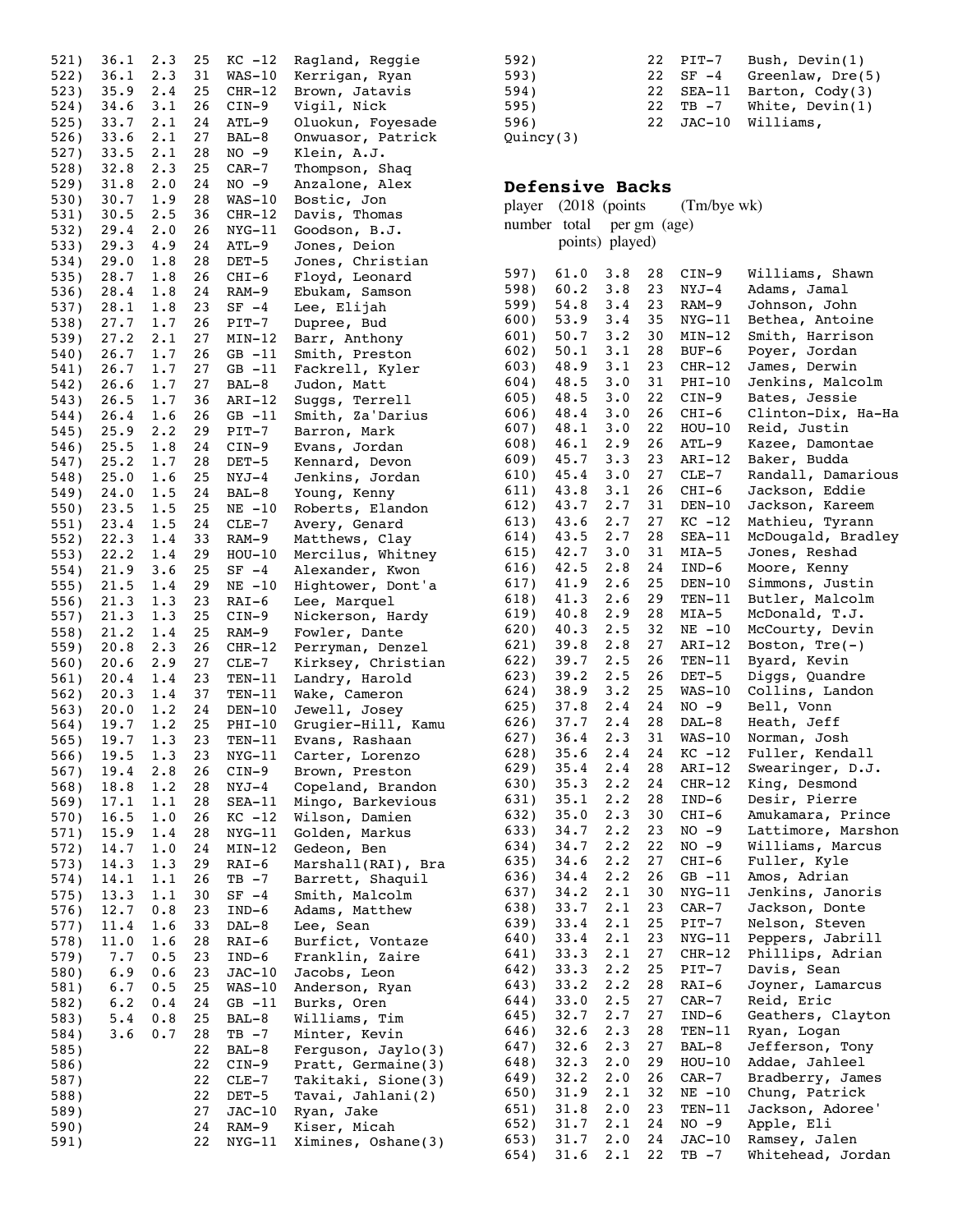| 655)         | 31.6         | 2.0         | 29       | CLE-7               | Carrie, T.J.                       |
|--------------|--------------|-------------|----------|---------------------|------------------------------------|
| 656)         | 31.2         | 2.0         | 22       | MIA-5               | Fitzpatrick, Minka                 |
| 657)         | 31.1         | 2.1         | 24       | SEA-11              | Flowers(Sea), Tre                  |
| 658)         | 30.9         | 1.9         | 22       | PIT-7               | Edmunds, Terrell                   |
| 659)         | 30.4         | 1.9         | 32       | $NE - 10$           | McCourty, Jason                    |
| 660)         | 30.4         | 2.3         | 22       | $CLE-7$             | Ward, Denzel                       |
| 661)         | 30.3         | 2.2         | 35       | $HOU-10$            | Joseph, Johnathan                  |
| 662)         | 30.2         | 2.0         | 24       | $DAL-8$             | Awuzie, Chidobe                    |
| 663)         | 30.2         | 2.5         | 30       | $DEN-10$            | Harris, Chris                      |
| 664)         | 29.7         | 2.3         | 22       | $GB -11$            | Alexander, Jaire                   |
| 665)         | 29.4         | 2.3         | 27       | $CIN-9$             | Dennard, Darqueze                  |
| 666)         | 28.5         | 1.8         | 29       | $ART-12$            | Peterson, Pat (Susp)               |
| 667)         | 28.3         | $1\,.8$     | 34       | RAM-9               | Weddle, Eric                       |
| 668)         | 27.7         | 1.8         | 28       | $DEF-5$             | Slay, Darius                       |
| 669)         | 27.5         | 1.7         | 24       | SEA-11              | Griffin, Shaquill                  |
| 670)         | 27.4         | 1.7         | 25       | $NE -10$            | Jones, Jonathan                    |
| 671)         | 27.2         | 2.7         | 24       | $TB -7$             | Evans,<br>Justin                   |
| 672)         | 26.8         | 1.8         | 30       | $PIT-7$             | Haden, Joe                         |
| 673)         | 26.8         | 2.7         | 29       | NYJ-4               | Johnson, Trumaine                  |
| 674)         | 26.6         | 1.7         | 26       |                     | Peters, Marcus                     |
|              | 26.6         | 1.7         |          | RAM-9               | Trufant, Desmond                   |
| 675)<br>676) |              | 2.2         | 28<br>26 | ATL-9               | Howard, Xavien                     |
|              | 26.6         |             |          | MIA-5               |                                    |
| 677)         | 26.5         | 1.7         | 24       | BUF-6               | White, Tre'Davious                 |
| 678)         | 26.3         | 1.9         | 24       | DAL-8               | Woods, Xavier                      |
| 679)         | 26.3         | 1.8         | 28       | $BUF-6$             | Hyde, Micah                        |
| 680)         | 26.0         | 1.9         | 26       | MIA-5               | McCain, Bobby                      |
| 681)         | 25.3         | 1.9         | 28       | $TEN-11$            | Vaccaro, Kenny                     |
| 682)         | 24.7         | 1.8         | 29       | DET-5               | Melvin, Rashaan                    |
| 683)         | 24.5         | 1.5         | 28       | $NE - 10$           | Gilmore, Stephon                   |
| 684)         | 24.4         | 1.5         | 26       | $DAL-8$             | Jones, Byron                       |
| 685)         | 24.4         | 1.6         | 27       | $HOU-10$            | Roby, Bradley                      |
| 686)         | 24.0         | 1.5         | 29       | $HOU-10$            | Gipson, Tashaun                    |
| 687)         | 23.6         | 1.6         | 25       | BAL-8               | Young, Tavon                       |
| 688)         | 23.4         | 3.9         | 26       | NYJ-4               | Maye, Marcus                       |
| 689)         | 23.0         | 1.8         | 28       | $JAC-10$            | Bouye, A.J.                        |
| 690)         | 22.5         | 1.5         | 27       | $MIN-12$            | Harris, Anthony                    |
| 691)         | 22.2         | 1.5         | 25       | DAL-8               | Brown, Anthony                     |
| 692)         | 22.1         | 1.4         | 26       | $DET-5$             | Coleman, Justin                    |
| 693)         | 22.1         | 1.6         | 23       | IND-6               | Hooker, Malik                      |
|              |              |             |          |                     |                                    |
| 694)         | 21.8         | 1.5         | 24       | RAI-6               | Conley, Gareon                     |
| 695)         | 21.4         | 2.1         | 29       | $JAC-10$            | Hayden, D.J.                       |
| 696)         | 21.3         | 1.5         | 24       | $SEA-11$            | Thompson, Tedric                   |
| 697)         | $21.3 \t1.5$ |             | 25       | $TB - 7$            | Brice, Kentrell                    |
| 698)         | 21.0         | $2 \cdot 3$ | 25       | $PHI-10$            | Darby, Ronald                      |
| 699)         | 20.7         | 1.3         | 28       | NYJ-4               | Roberts, Darryl                    |
| 700)         | 20.6         | 1.6         | 24       | GB -11              | Jones, Josh                        |
| 701)         | 20.5         | 2.6         | 27       | $SF -4$             | Tartt, Jaquiski                    |
| 702)         | 20.3         | 1.6         | 25       | RAI-6               | Joseph, Karl                       |
| 703)         | 20.1         | 2.5         | 27       | $CLE-7$             | Mitchell, Terrance                 |
| 704)         | 19.6         | 1.3         | 23       | $WAS-10$            | Stroman, Greg                      |
| 705)         | 19.5         | 1.4         | 23       | BAL-8               | Humphrey, Marlon                   |
| 706)         | 19.1         | 1.6         | 31       | BAL-8               | Smith, Jimmy                       |
| 707)         | 19.0         | 1.4         | 29       | $MIN-12$            | Rhodes, Xavier                     |
| 708)         | 18.9         | 1.2         | 29       | $CHR-12$            | Hayward, Casey                     |
| 709)         | 18.4         | 1.3         | 27       | $MIN-12$            | Waynes, Trae                       |
| 710)         | 17.8         | 1.8         | 24       | RAI-6               | Worley, Daryl                      |
| 711)         | 17.2         | 1.3         | 22       | TB -7               | Davis(TB), Carlton                 |
| 712)         | 17.0         | 1.1         | 26       | $CIN-9$             | Jackson, William                   |
| 713)         | 16.6         | $1\,.\,0$   | 25       | $TB - 7$            | Smith, Ryan                        |
| 714)         | 16.0         | 1.1         | 31       | $SF -4$             | Sherman, Richard                   |
| 715)         | 16.0         | 2.0         | 33       | RAM-9               | Talib, Aqib                        |
| 716)         | 15.7         | 1.7         | 25       | $CHR-12$            | Williams, Trevor                   |
| 717)         | 15.5         | 1.0         | 30       | ARI-12              | Alford, Robert                     |
| 718)         | 15.1         | 2.2         | 27       | $KC -12$            | Breeland, Bashaud                  |
| 719)         | 15.0         | 1.1         | 22       | $JAC-10$            | Harrison, Ronnie                   |
| 720)         | 14.8         | 0.9         | 26       | $KC -12$            | Lucas, Jordan                      |
| 721)         | 14.4         | 3.6         | 30       | BAL-8               | Thomas, Earl                       |
| 722)         | 14.2         | 1.1         | 29       | $CIN-9$             | Kirkpatrick, Dre                   |
| 723)         | 14.0         | 1.7         | 25       | PHI-10              | Mills, Jalen                       |
| 724)<br>725) | 13.9<br>13.3 | 2.0<br>1.0  | 24<br>23 | $BUF-6$<br>$WAS-10$ | Wallace, Levi<br>Nicholson, Montae |

| 12.7<br>1.0<br>23<br>727)<br>$IND-6$<br>Wilson, Quincy         |  |
|----------------------------------------------------------------|--|
|                                                                |  |
| 728)<br>10.0<br>3.3<br>27<br>Allen, Ricardo<br>ATL-9           |  |
| 729)<br>9.7<br>0.7<br>24<br>Witherspoon, Ahkel<br>$SF -4$      |  |
| 730)<br>9.2<br>0.7<br>22<br>Oliver, Isaiah<br>ATL-9            |  |
| 731)<br>9.0<br>1.0<br>28<br>Ward, Jimmie<br>$SF -4$            |  |
| 8.6<br>King, Kevin<br>732)<br>1.4<br>24<br>$GB -11$            |  |
| 7.6<br>23<br>733)<br>0.6<br>$DEN-10$<br>Yiadom, Isaac          |  |
| 7.4<br>Wilson, Jarrod<br>734)<br>0.5<br>25<br>$JAC-10$         |  |
| 735)<br>7.2<br>0.5<br>24<br>Walker, Tracy<br>DET-5             |  |
| 736)<br>5.6<br>24<br>Gaulden, Rashaan<br>0.4<br>$CAR-7$        |  |
| 25<br>737)<br>5.1<br>0.3<br>Jenkins, Rayshawn<br>$CHR-12$      |  |
| 738)<br>4.4<br>4.4<br>24<br>$TB - 7$<br>Hargreaves, Vernon     |  |
| 739)<br>$3 \cdot 7$<br>1.2<br>29<br>$PHI-10$<br>McLeod, Rodney |  |
| 740)<br>0.7<br>0.7<br>24<br>ATL-9<br>Neal, Keanu               |  |
| 22<br>741)<br>$CLE-7$<br>Williams, Greed(2)                    |  |
| 22<br>$GB -11$<br>Savage, $Darnell(1)$<br>742)                 |  |
| 22<br>$IND-6$<br>$Ya-Sin, Rock(2)$<br>743)                     |  |
| 22<br>Thornhill, $Juan(2)$<br>744)<br>$KC -12$                 |  |
| 22<br>RAI-6<br>Abram, Johnatha(1)<br>745)                      |  |
| 22<br>Mullen, Trayvon(2)<br>746)<br>RAI-6                      |  |
| 747)<br>22<br>RAM-9<br>Rapp, Taylor(2)                         |  |
| 748)<br>22<br>$NE -10$<br>Williams, Joeju(2)                   |  |
| 22<br>Baker, Deandre(1)<br>749)<br>$NYG-11$                    |  |
| 750)<br>22<br>$ART-12$<br>Murphy, Byron(2)                     |  |
| 22<br>Adderley, Nasir(2)<br>751)<br>$CHR-12$                   |  |
| 752)<br>22<br>Blair, Marquise(2)<br>$SEA-11$                   |  |
| 753)<br>22<br>$TB - 7$<br>Bunting, Sean(2)                     |  |
| 754)<br>22<br>$HOU-10$<br>Johnson, Lonnie(2)                   |  |
| 755)<br>23<br>$NYG-11$<br>Beal, Sam                            |  |

#### **Kickers**

| 756) | $61.8$ $3.9$ |     | 25 | $HOU-10$  | Fairbairn, Ka'imi  |
|------|--------------|-----|----|-----------|--------------------|
| 757) | 59.4         | 3.7 | 28 | SEA-11    | Myers, Jason       |
| 758) | 57.9         | 3.6 | 29 | BAL-8     | Tucker, Justin     |
| 759) | 56.3         | 3.5 | 25 | $NO - 9$  | Lutz, Wil          |
| 760) | 53.4         | 3.3 | 35 | $GB -11$  | Crosby, Mason      |
| 761) | 53.4         | 3.3 | 24 | $NYG-11$  | Rosas, Aldrick     |
| 762) | 51.4         | 3.2 | 36 | $SF -4$   | Gould, Robbie      |
| 763) | 47.4         | 3.0 | 28 | $WAS-10$  | Hopkins, Dustin    |
| 764) | 47.0         | 2.9 | 24 | $KC -12$  | Butker, Harrison   |
| 765) | 45.2         | 2.8 | 29 | $DAL-8$   | Maher, Brett       |
| 766) | 44.9         | 2.8 | 35 | $DEF-5$   | Prater, Matt       |
| 767) | 44.4 4.0     |     | 31 | RAM-9     | Zuerlein, Greg     |
| 768) | 44.1         | 2.8 | 35 | $NE - 10$ | Gostkowski, Stephe |
| 769) | 41.5         | 2.6 | 24 | $PHI-10$  | Elliott, Jake      |
| 770) | 41.2         | 2.6 | 46 | $IND-6$   | Vinatieri, Adam    |
| 771) | 39.9         | 2.5 | 34 | BUF-6     | Hauschka, Stephen  |
| 772) | 39.6         | 2.5 | 32 | $TEN-11$  | Succop, Ryan       |
| 773) | 39.2         | 2.5 | 28 | $DEN-10$  | McManus, Brandon   |
| 774) | 36.6         | 2.3 | 29 | $CIN-9$   | Bullock, Randy     |
| 775) | 33.7         | 2.8 | 24 | RAI-6     | Carlson, Daniel    |
| 776) | 33.3         | 2.6 | 28 | $JAC-10$  | Lambo, Josh        |
| 777) | $32.6$ 2.0   |     | 23 | MIA-5     | Sanders, Jason     |
| 778) | 28.7         | 2.9 | 24 | $CHR-12$  | Badgley, Michael   |
| 779) | 28.6         | 2.0 | 31 | $MIN-12$  | Bailey, Dan        |
| 780) | 28.0         | 2.3 | 32 | $CAR-7$   | Gano, Graham       |
| 781) | 26.6         | 1.9 | 25 | $CLE-7$   | Joseph, Greg       |
| 782) | 23.0         | 1.8 | 28 | NYJ-4     | Catanzaro, Chandle |
| 783) | 20.7         | 1.4 | 28 | $PIT-7$   | Boswell, Chris     |
| 784) | 12.6         | 1.8 | 24 | $ART-12$  | Gonzalez, Zane     |
| 785) | 12.4         | 4.1 | 29 | $ATL-9$   | Tavecchio, Giorgio |
| 786) | 0.9          | 0.5 | 26 | $GB -11$  | Ficken, Sam        |
| 787) |              |     | 23 | $CHI-6$   | Pineiro, Eddie     |
| 788) |              |     | 22 | TB -7     | Gay, Matt $(5)$    |
| 789) |              |     | 23 | $CLE-7$   | Siebert, Austin(5) |
|      |              |     |    |           |                    |